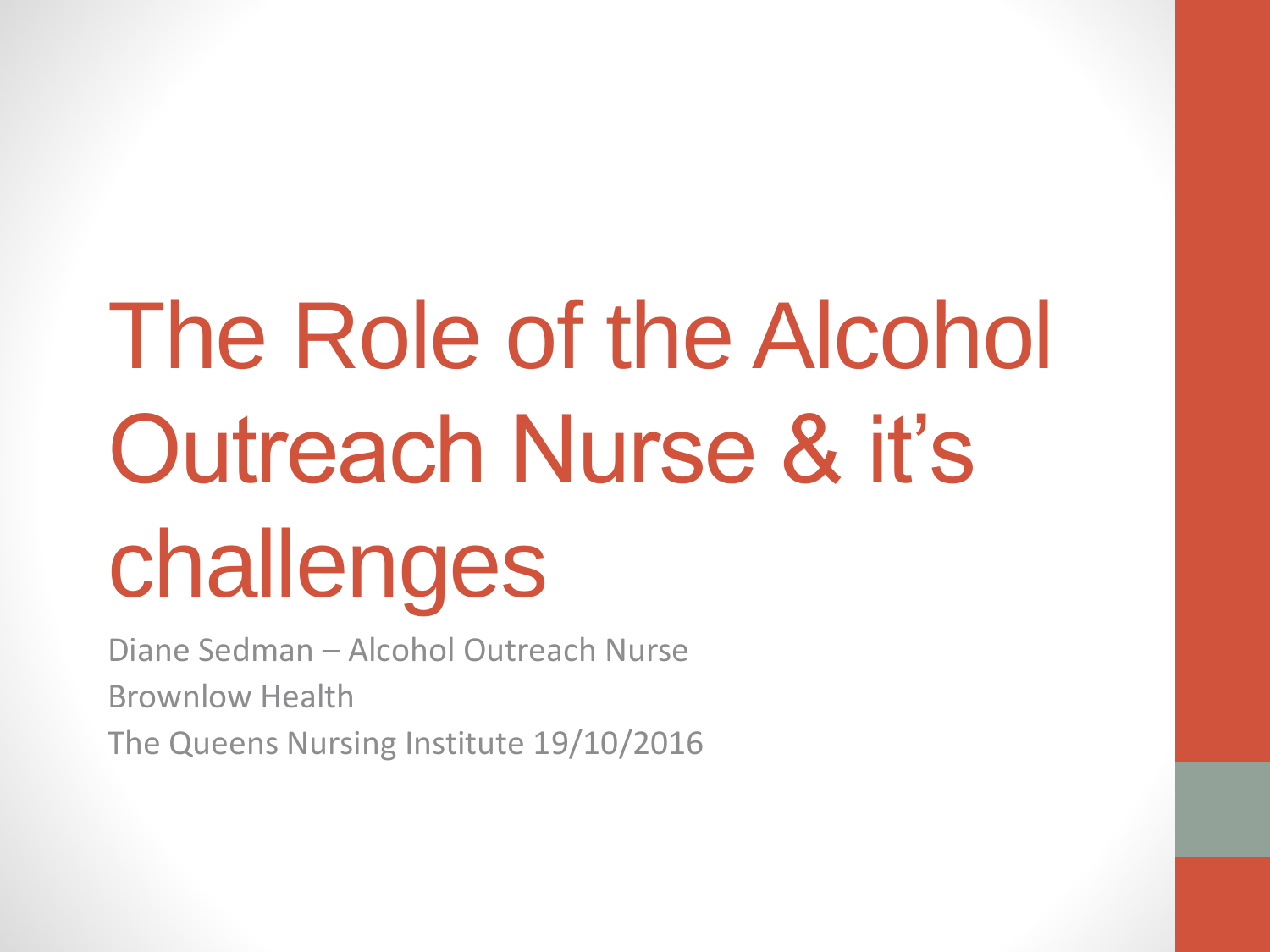# Who are Brownlow Health?

- A busy Liverpool City Centre GP Surgery
- 4 sites inclusive of those supporting students
- 36, 000 patients
- Has specific remit to work with homeless
- 700+ patients registered that are homeless **(Homeless patients represent less than 1% of the patient population of Practice and 25% of admissions)**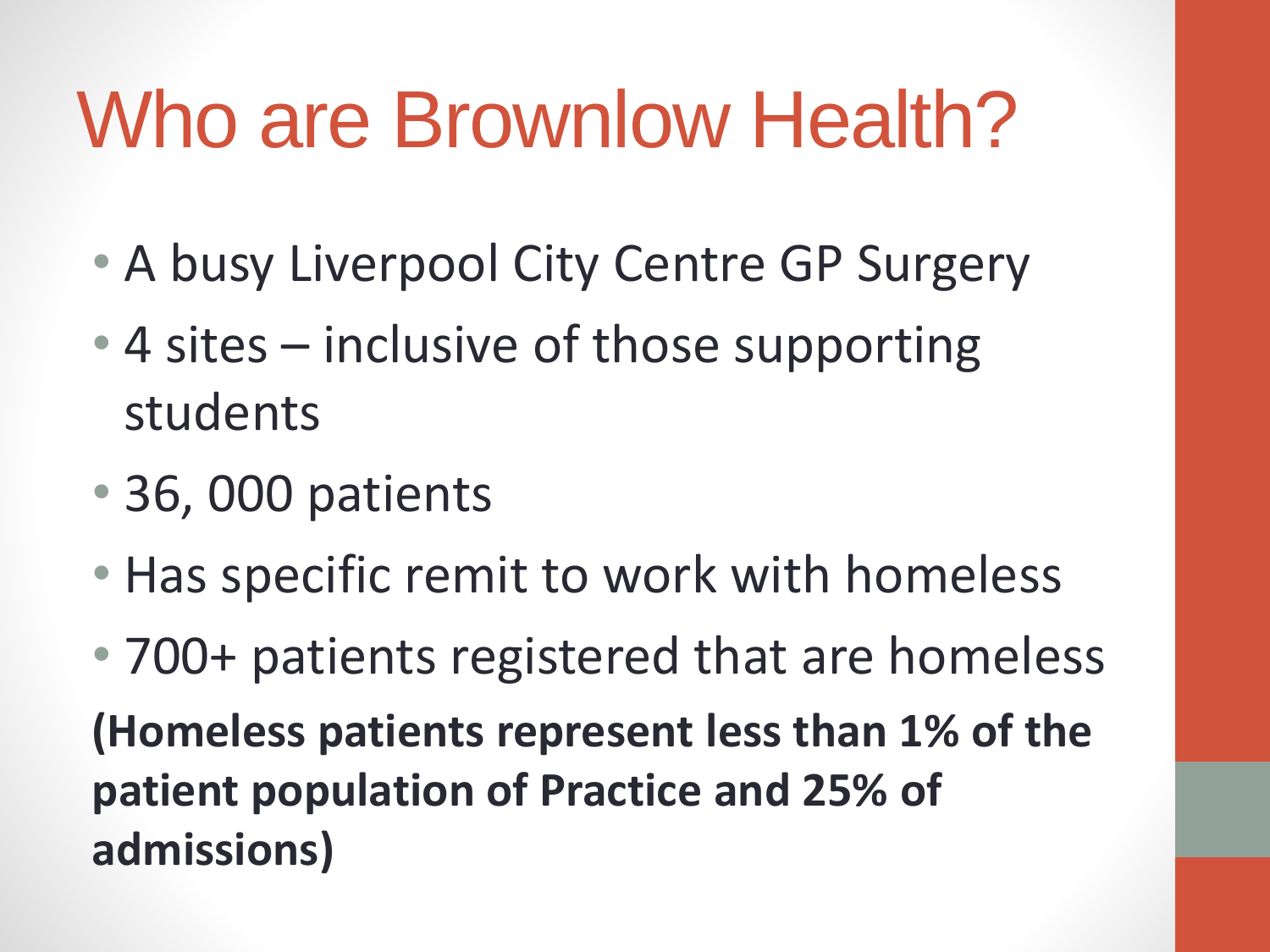# Service delivery

- Has dedicated outreach Nurses
- Homelessness nurses Ian Harrison & Melanie Johnson
- Alcohol Outreach Nurse\*
- Wider GP lead team with dedicated GP partner for Homelessness
- \*Expert supervision accessible via Alcohol Nurse Consultant (RLUH)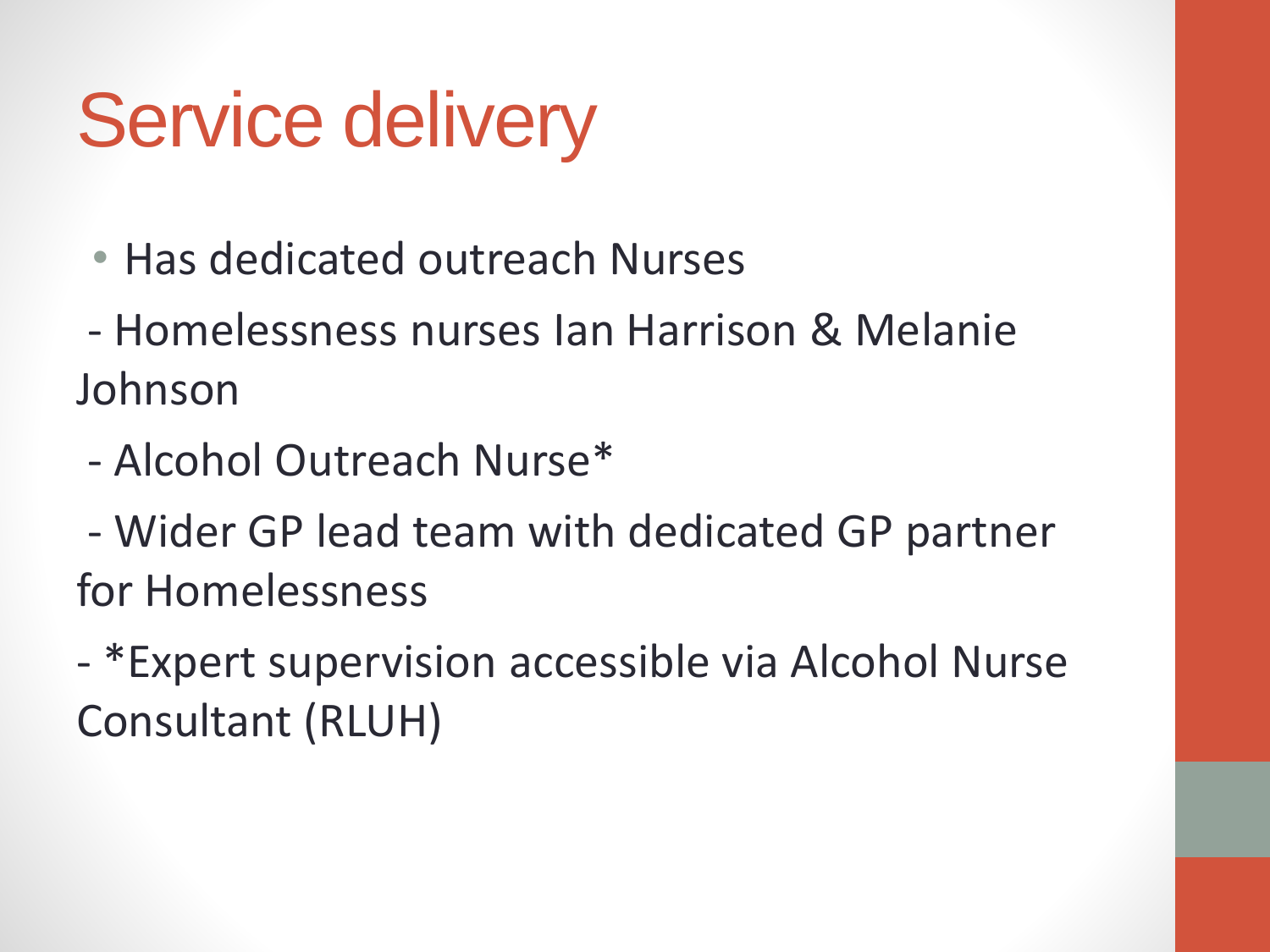## Why have an Alcohol Outreach Nurse?

- The role was designed to work with those patients registered in the City Centre Neighbourhood who had problematic Alcohol Use and were frequently attending hospital.
- This was expected to be largely made up of the Homeless Community and Students.
- The role is proactive & reactive.
- Patients being made aware of role by direct contact, or via colleagues within the Surgery.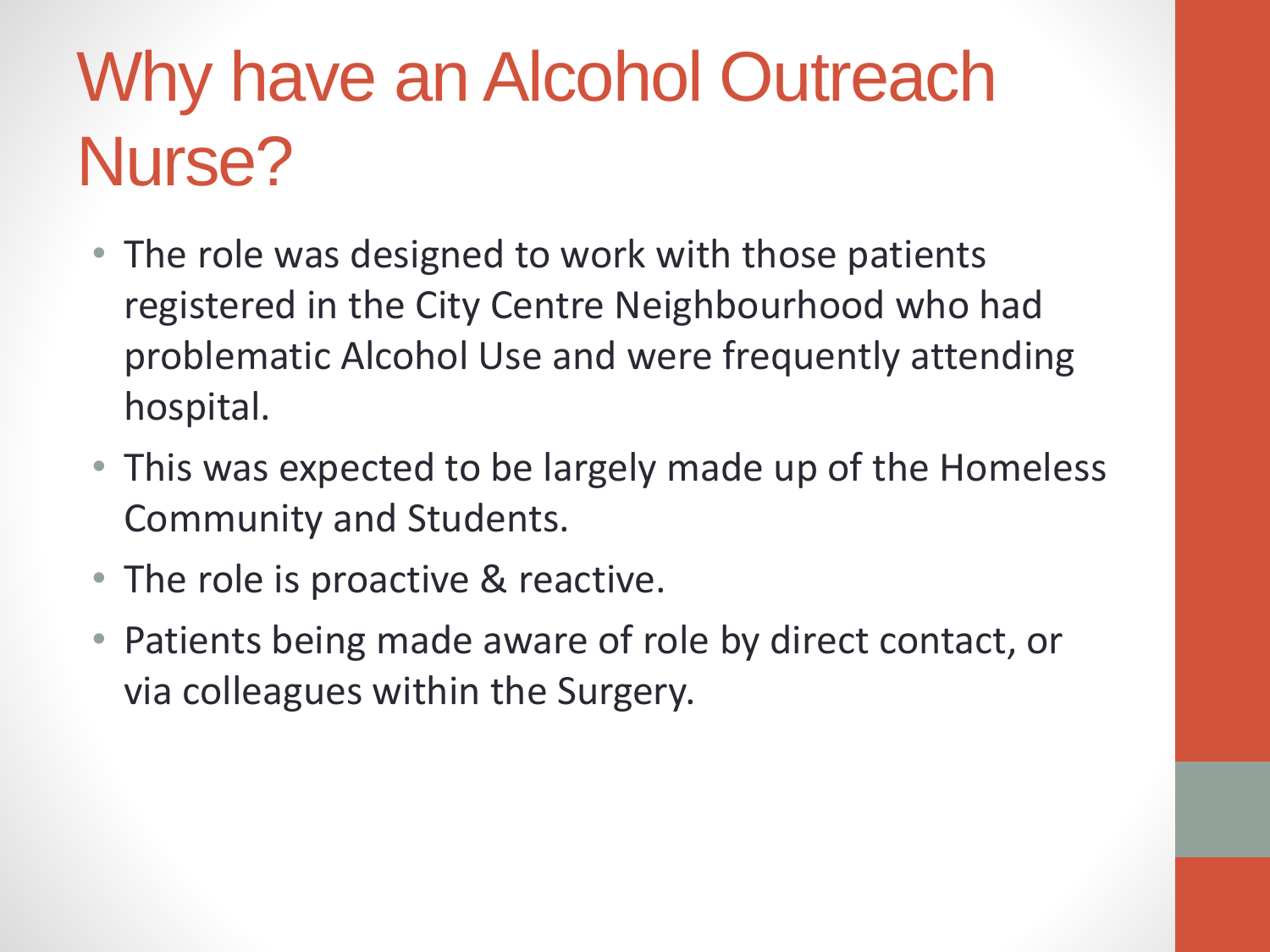# Aim?

- To work with those who are frequently attending A&E
- To encourage contact with GP surgery / appropriate access to treatments
- To act as link between other agents for complex cases
- To be point of contact for those who are unlikely / choose not to engage with community based alcohol services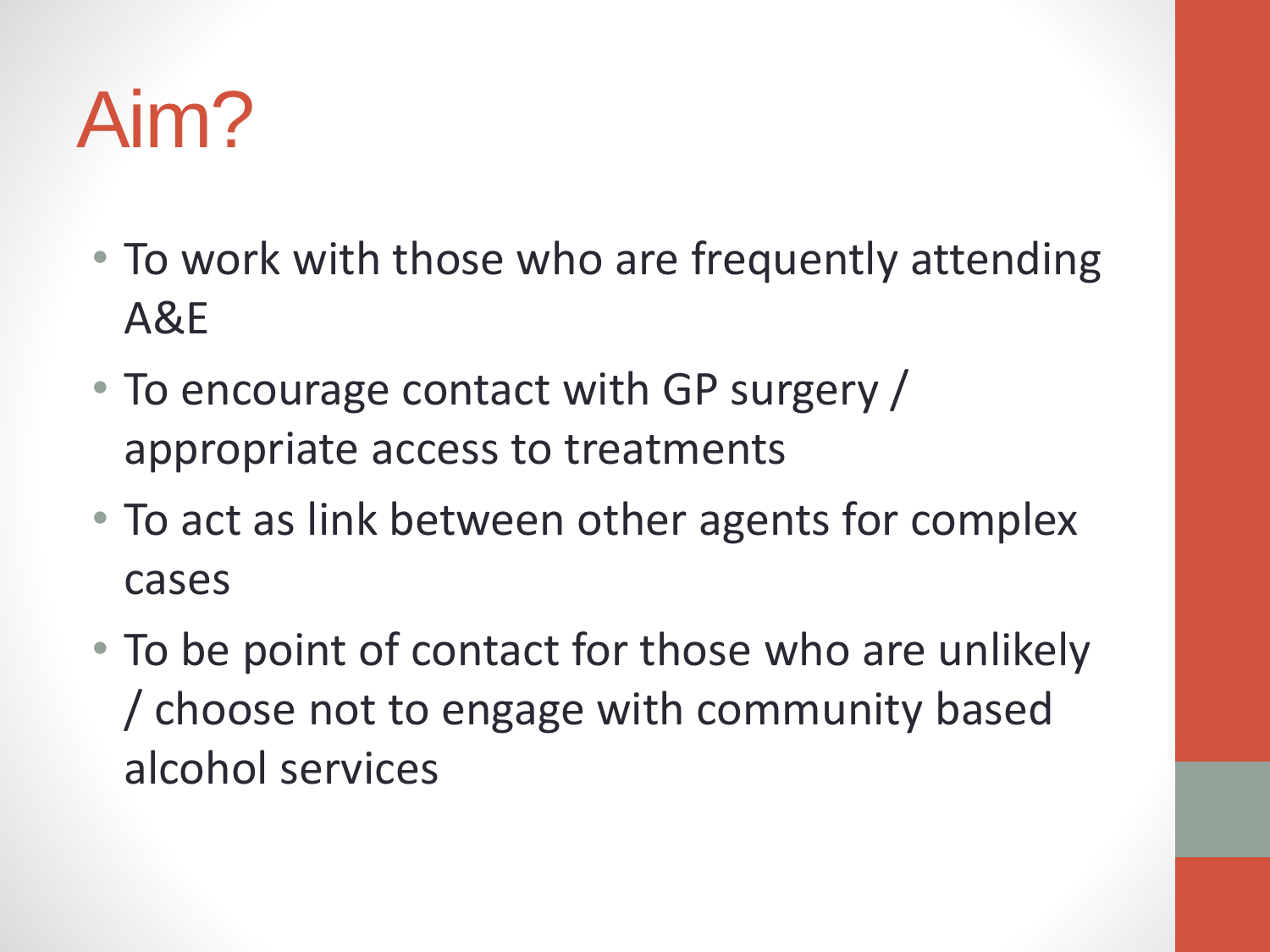# So what is the problem with Alcohol?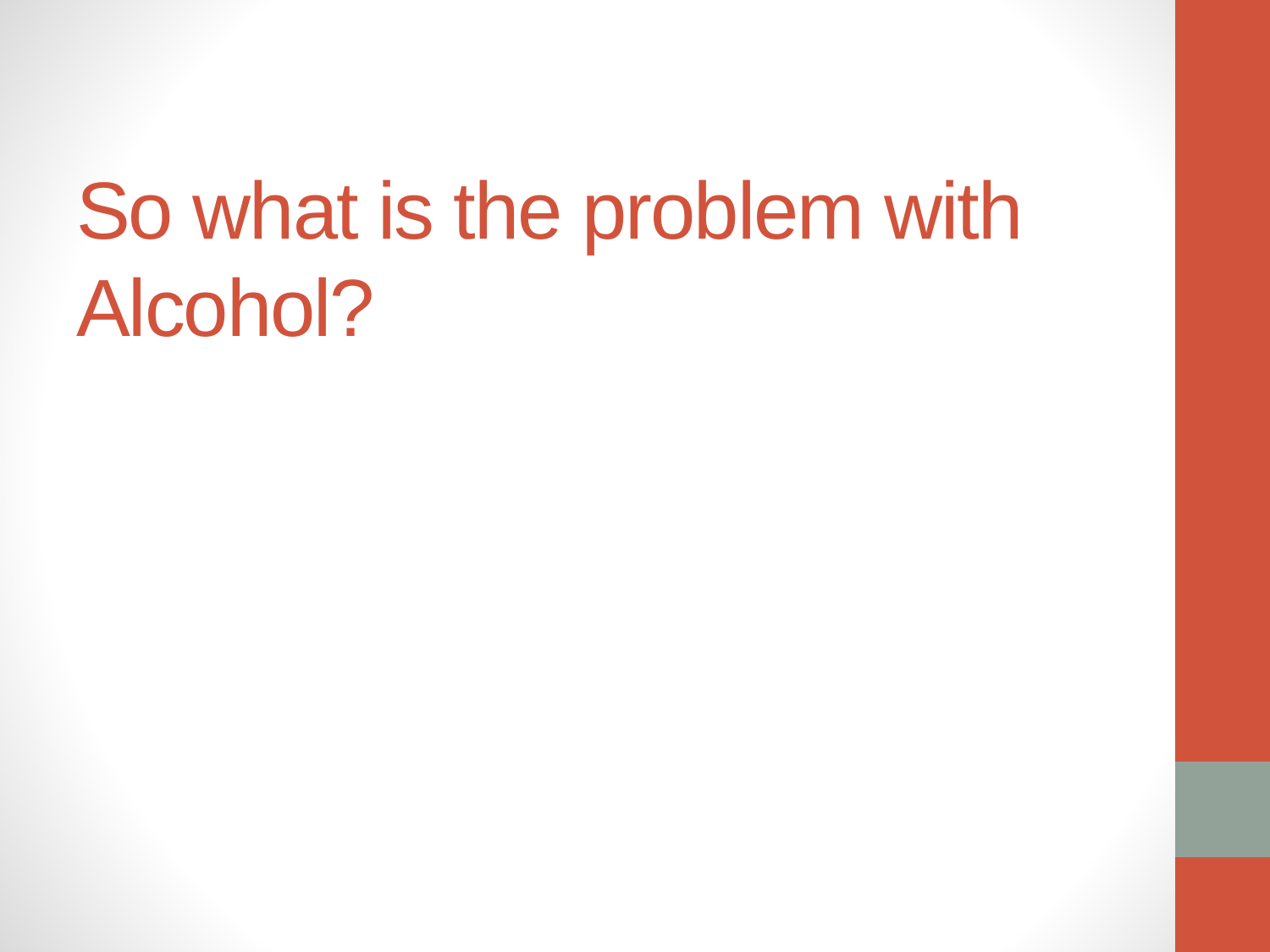# It's been around for a long time

- In 2004, publication of analysis of organic materials absorbed into pottery jars from the early Neolithic village of Jiahu in Henan Provence, China found evidence of a mixed fermented beverage made from rice, honey and fruit (hawthorn berry or grape)
- The pottery was estimated to date from around 6,000-7,000 BC

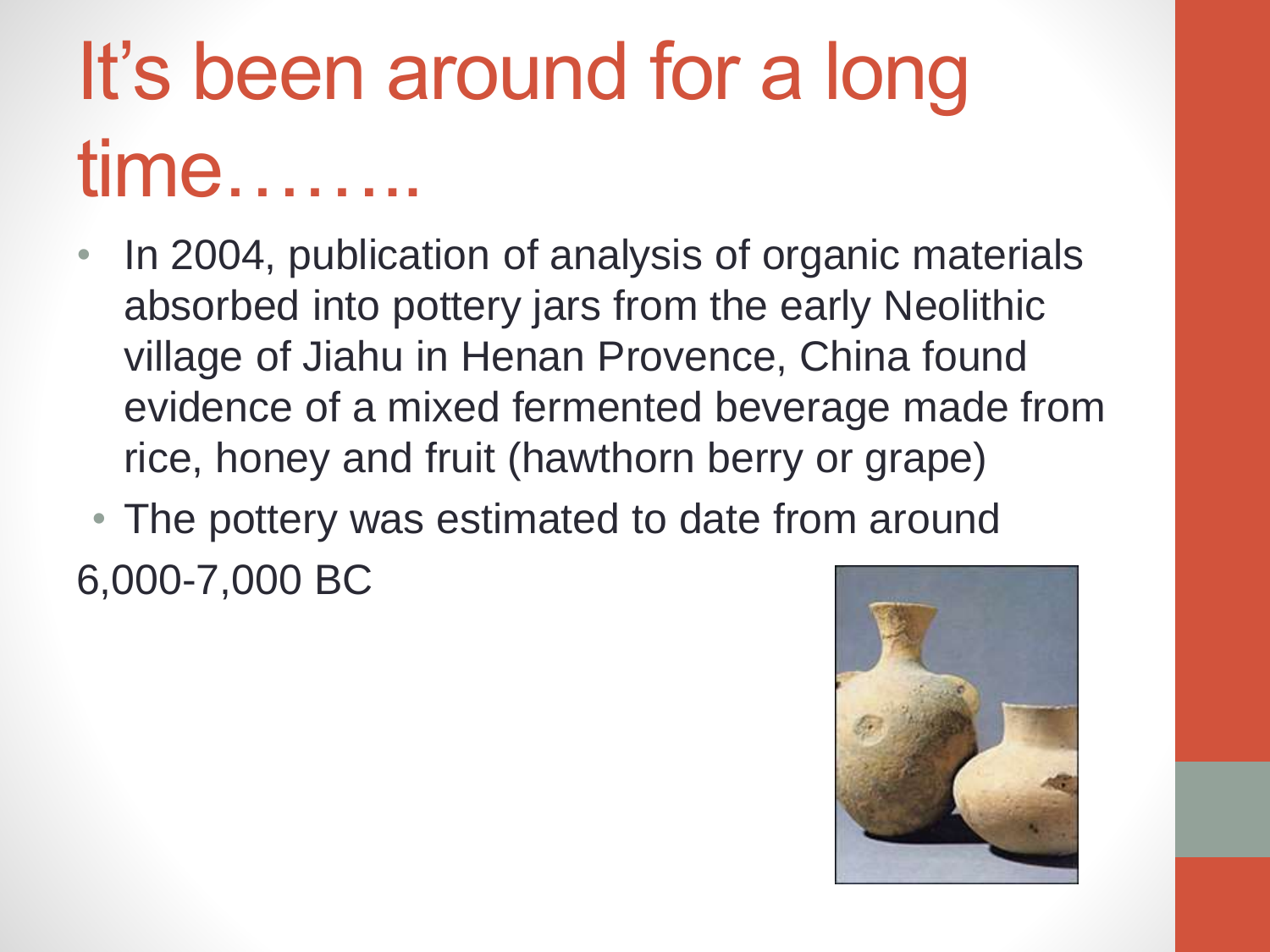# and today…..

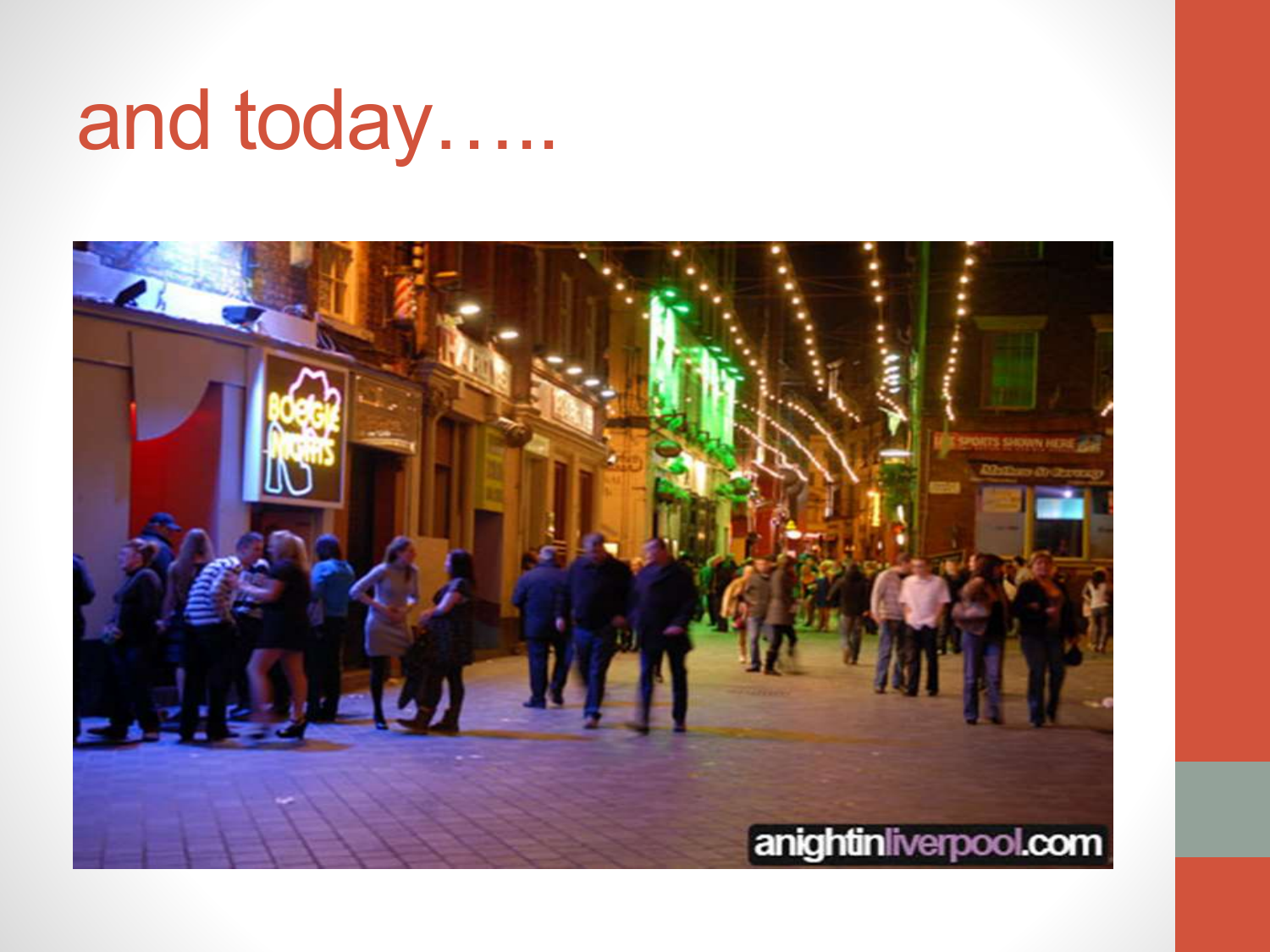- The total annual cost to society of alcoholrelated harm is estimated to be **£21bn**.
- The NHS incurs **£3.5bn a year** in costs related to alcohol.
- Few other health harms have such high overall costs when the impact on productivity and crime are included. (PHE, 14 Oct 2014)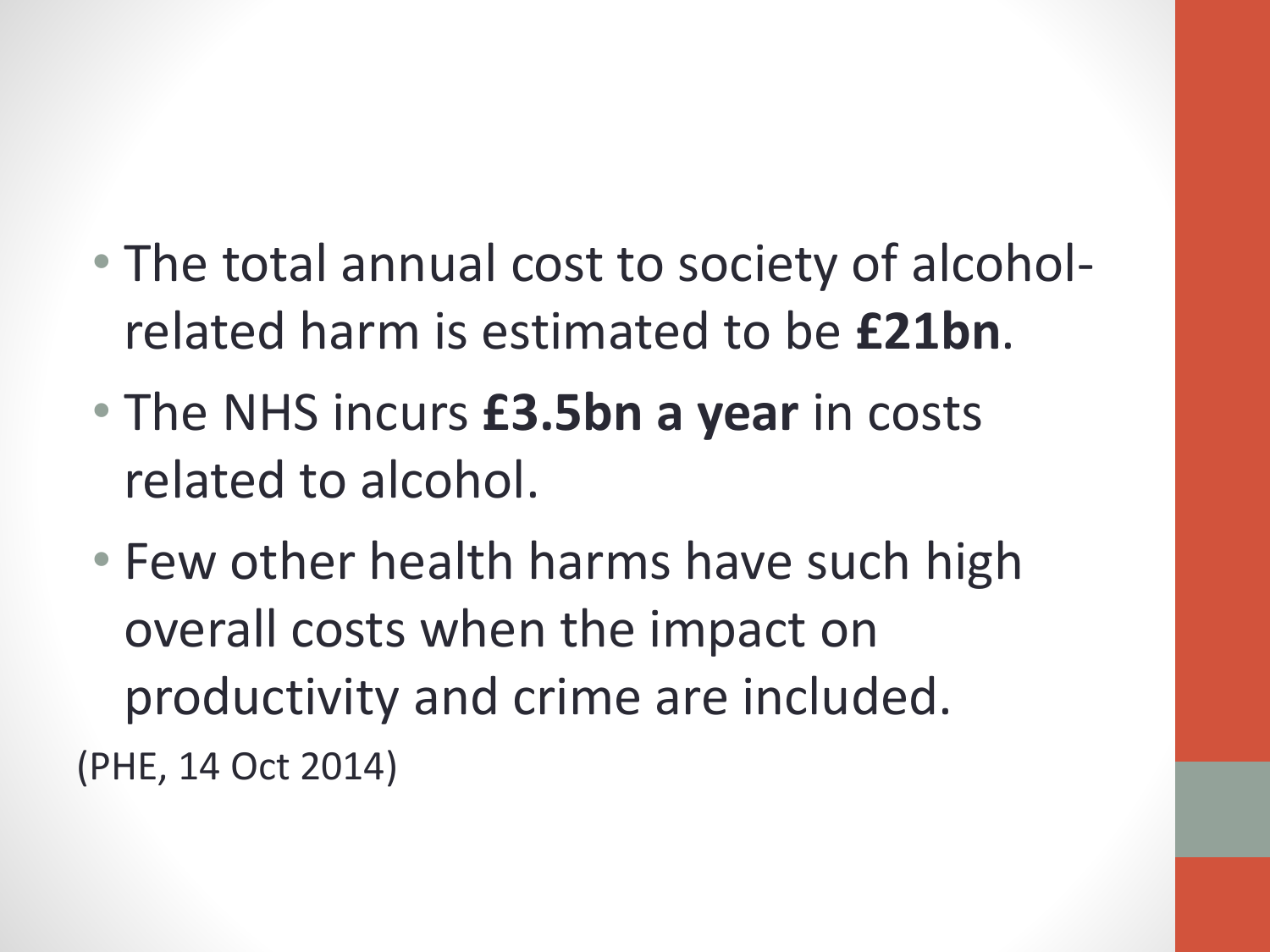# So why should we watch our BAC?

- There were an estimated 1.09 million hospital admissions in 2014/15, where alcohol-related disease, injury or condition was the primary reason or a secondary diagnosis
- (1.06 million in 2013-14)
- There are over 60 medical conditions, including mouth, throat, stomach, liver and breast cancers; high blood pressure, cirrhosis of the liver and depression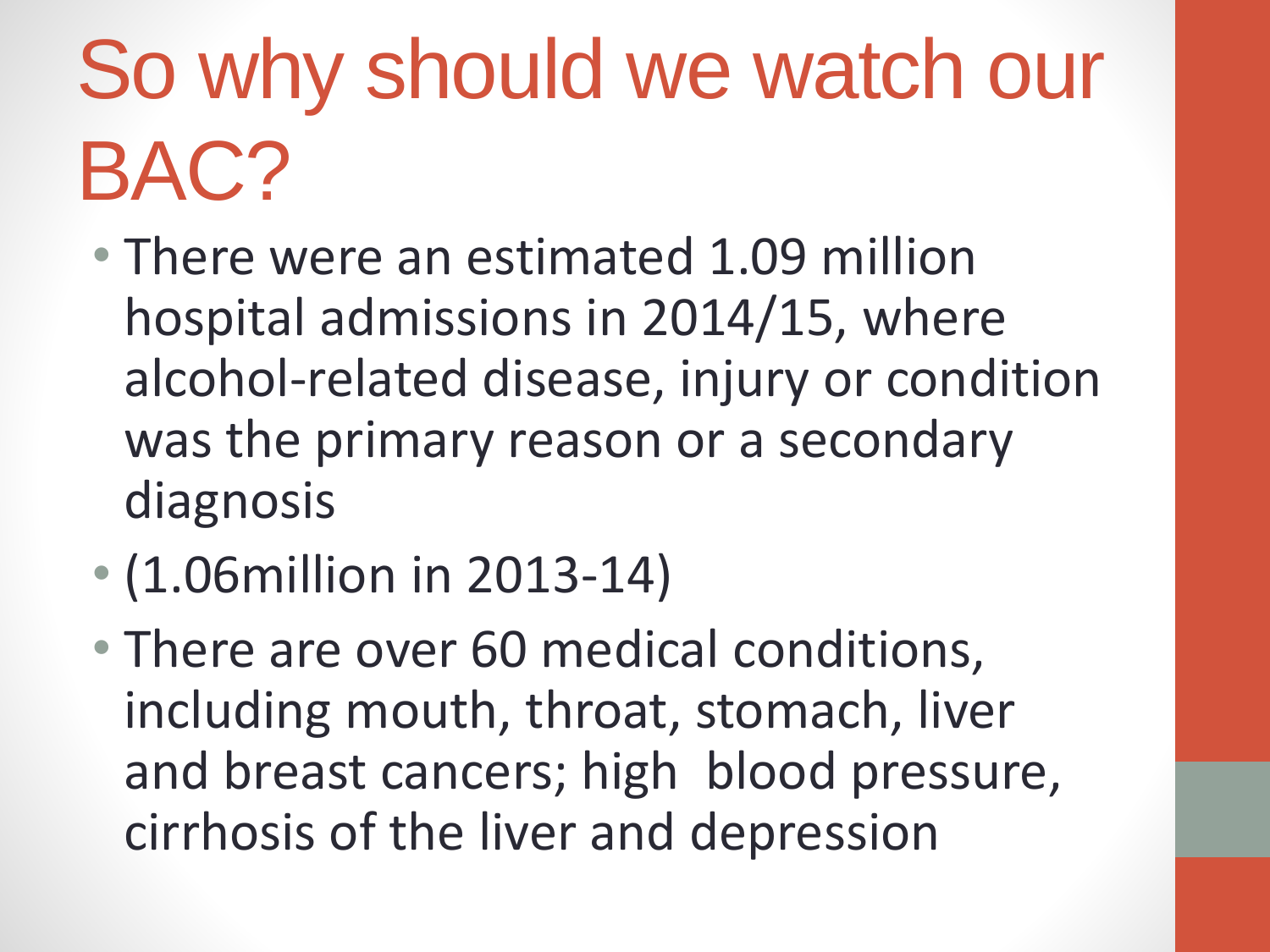- Hospital visits for alcohol poisoning have doubled in six years, with the highest rate among females aged 15 to 19, a report has found.
- Emergency admissions due to the effects of alcohol, such as liver disease, have also risen by more than 50% in nine years to 250,000 a year in England.
- Rates were highest in deprived areas and in the north, and among men aged 45-64

(Nuffield Trust, 2015)

http://www.bbc.co.uk/news/health-35151246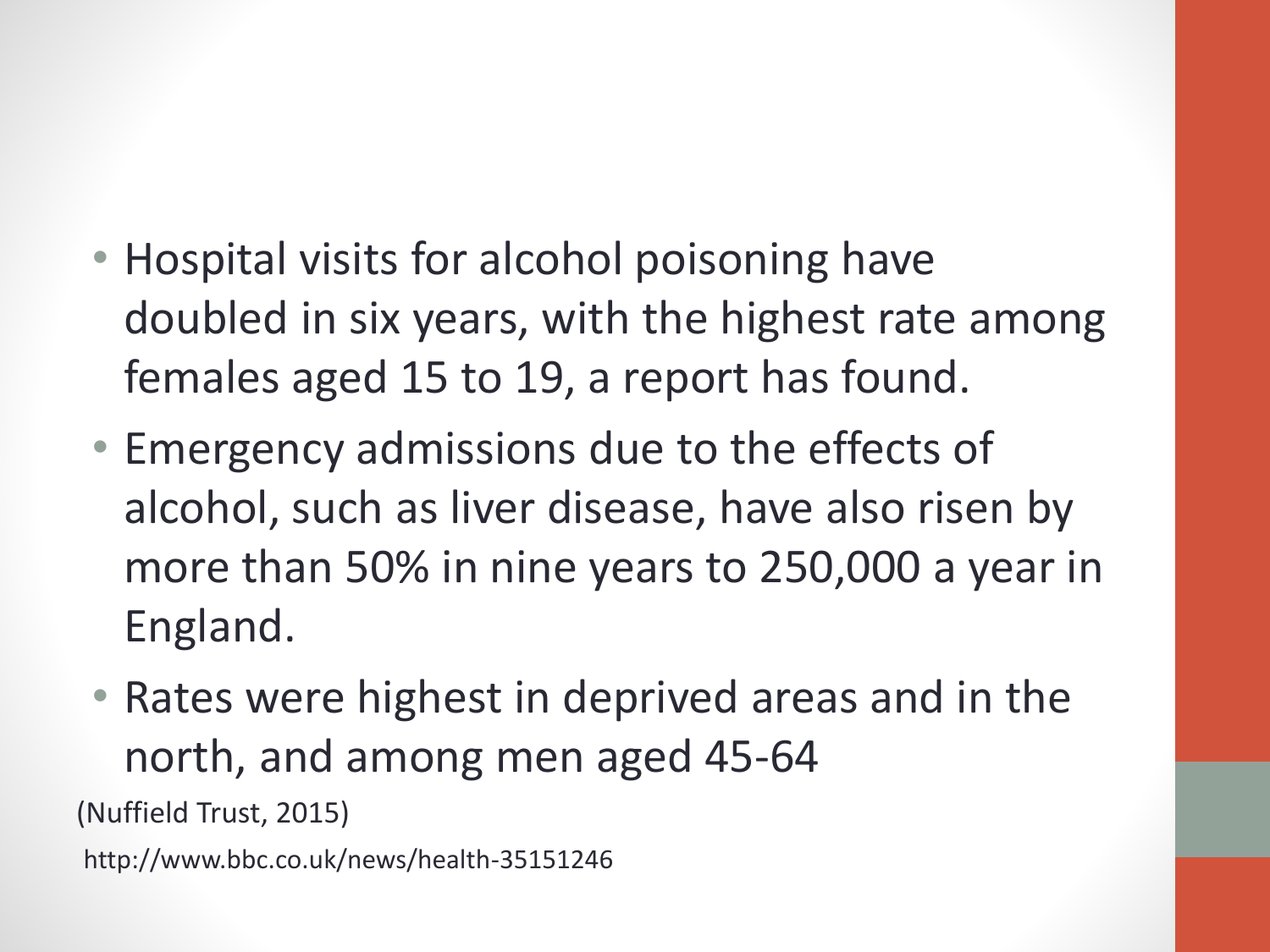## and……

- The North West has the highest number of alcohol related deaths in England
- A person is admitted to hospital every four minutes in the North West because of alcohol
- In the North West, 1 in 5 adults drink at a level likely to pose significant risk to health
- Drinkwise [http://ranzetta.typepad.com/files/drink\\_wise\\_know\\_more\\_pack.pdf](http://ranzetta.typepad.com/files/drink_wise_know_more_pack.pdf)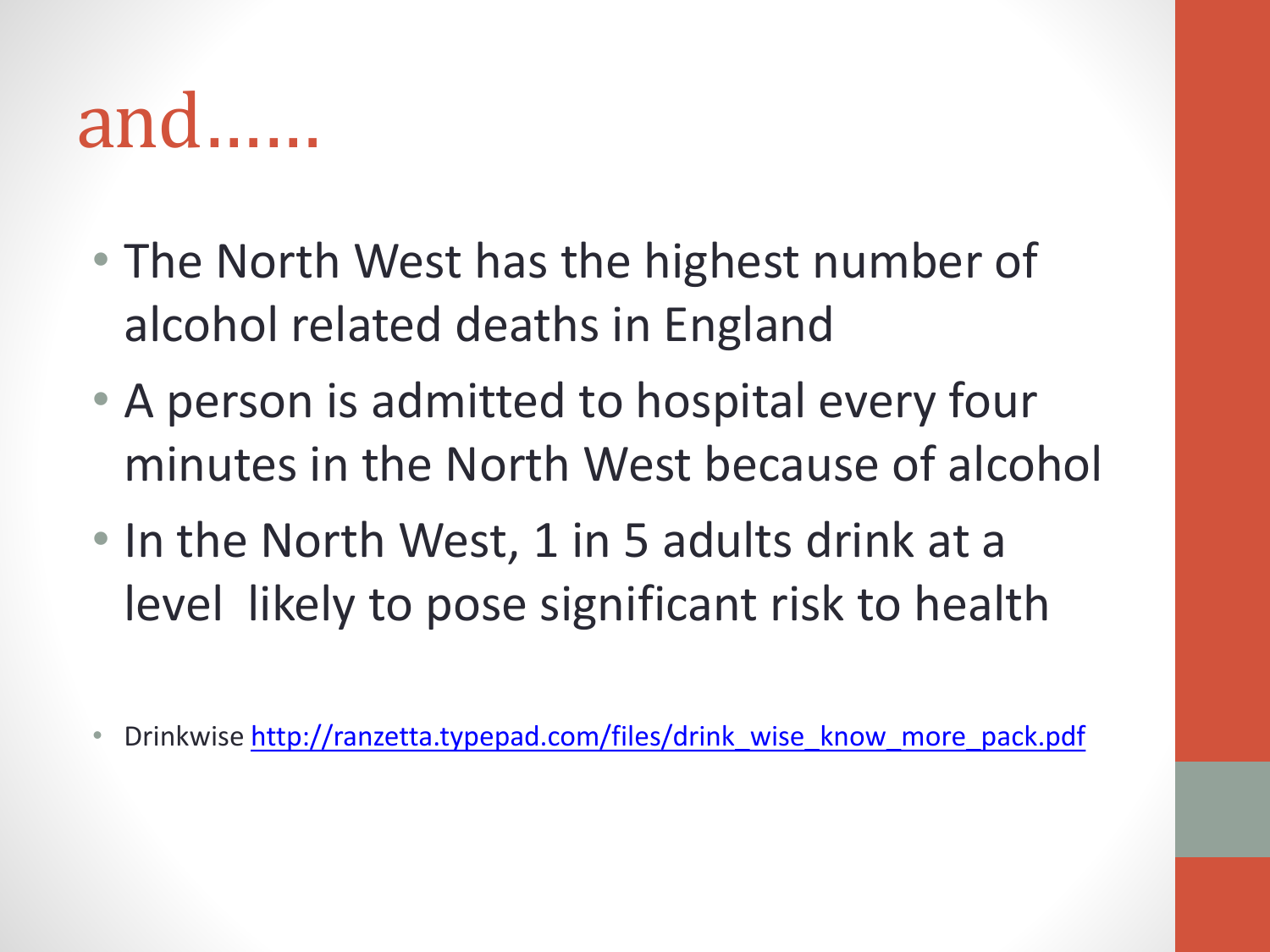#### **Top 5 alcohol related deaths by causes and age group, England and Wales, 2012**



Source: Office for National Statistics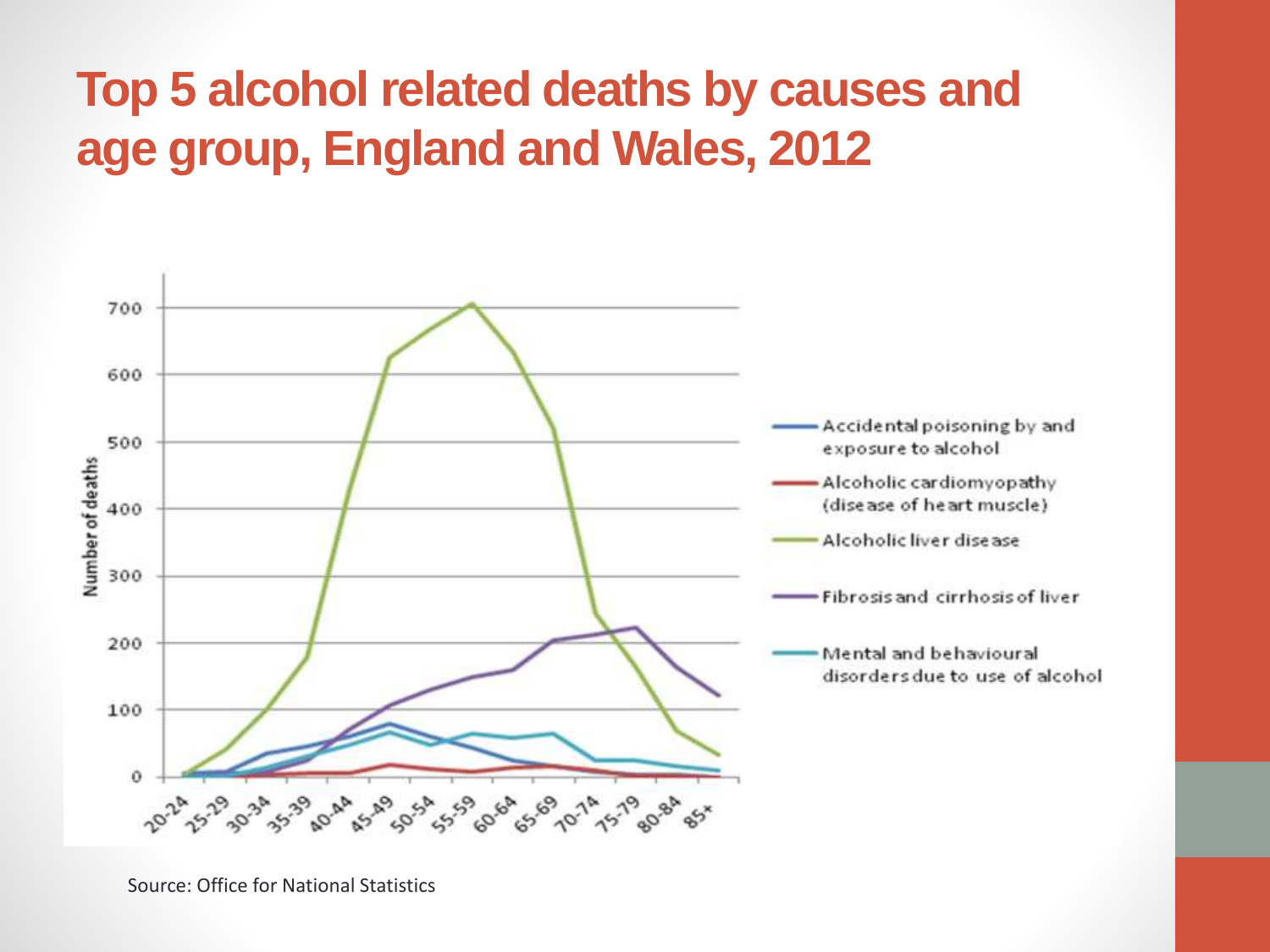## And homelessness…..



*(Liverpool City Council homelessness forum September 2016)*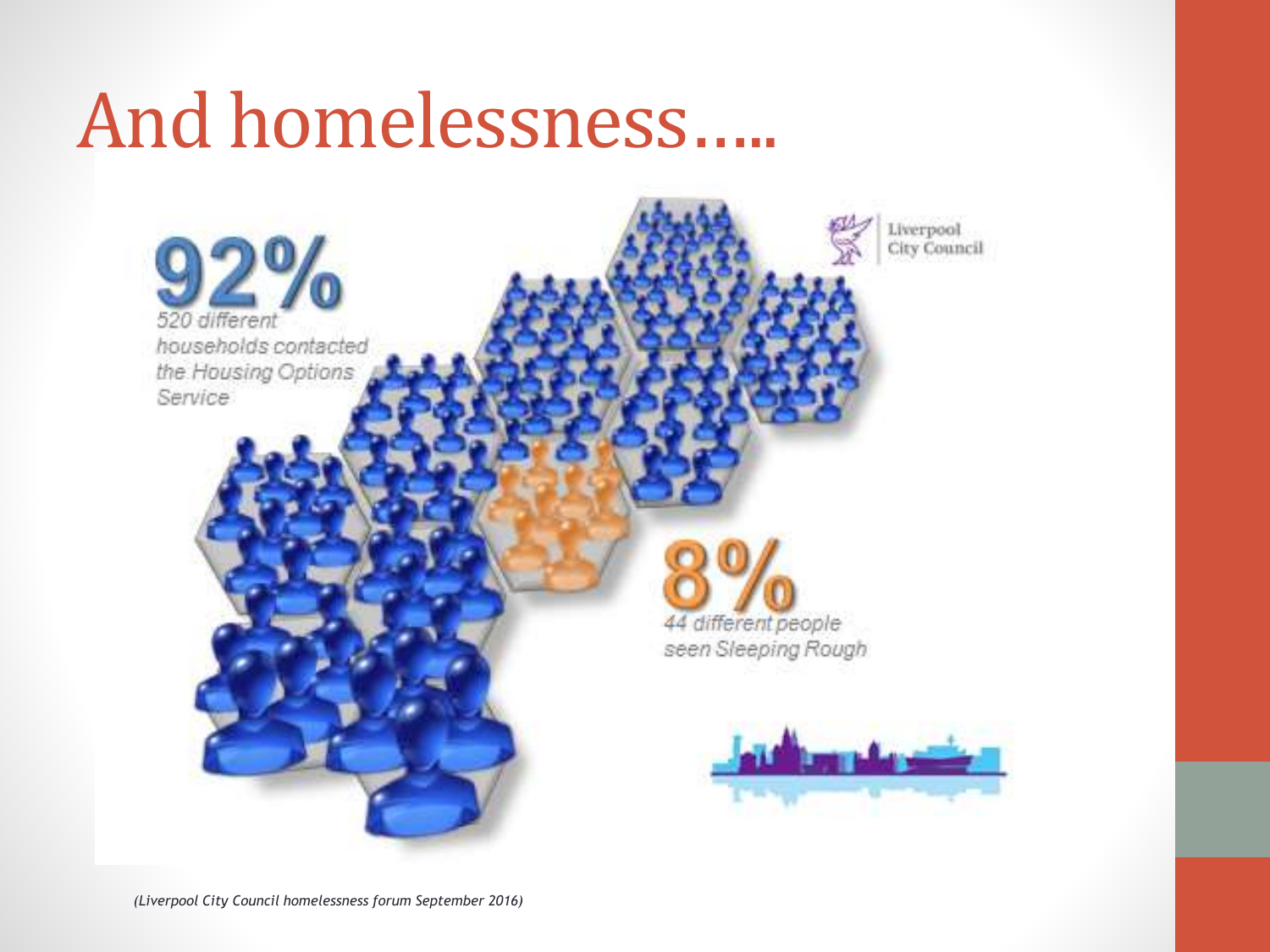

*(Liverpool City Council homelessness forum September 2016)*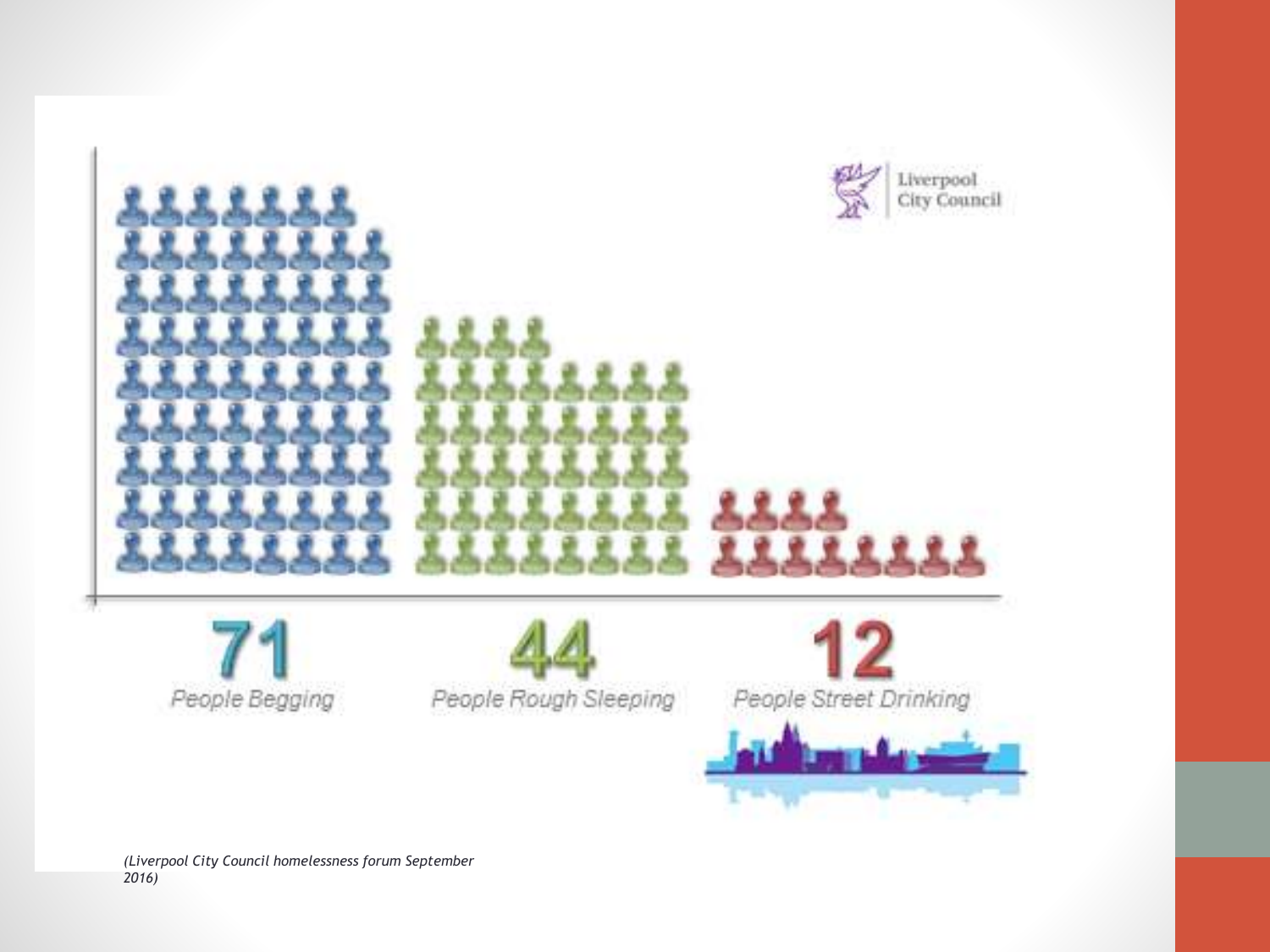### Health and Homelessness – why it matters?

- On average, homeless people die at 47 years old; 30 years before the national average (men 47yrs ; women 43yrs)
- In a survey, 70% of homeless population had physical *health problems*
- *13 times more likely to be a victim of violence*
- *70% of clients in homelessness services in England have mental health needs*
- Being homeless itself is traumatic detrimental effects on physical and mental wellbeing
- Difficulties for homeless people accessing primary healthcare services
- Significant use of emergency services

*(Liverpool City Council homelessness forum September 2016)*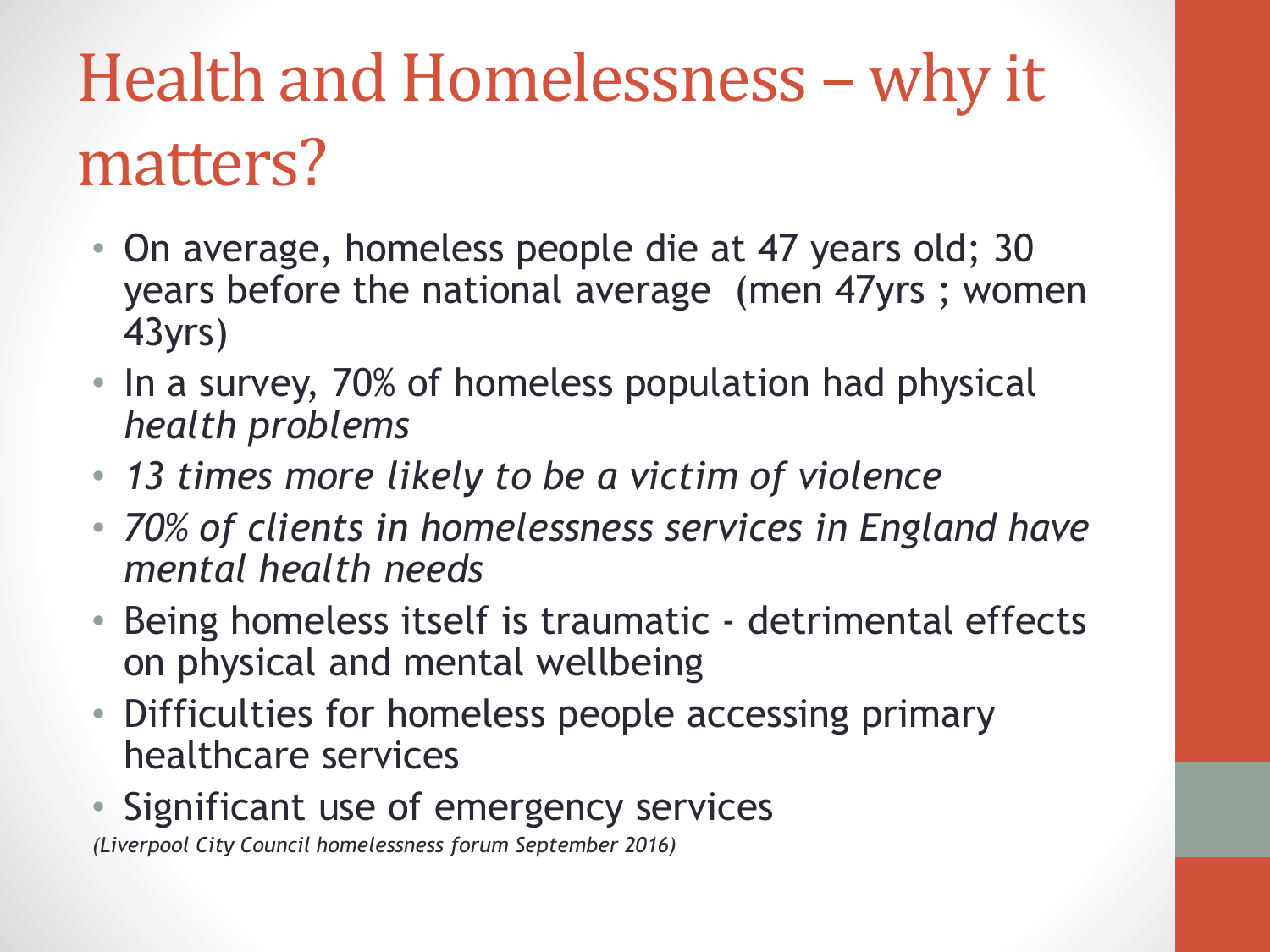# So….units:

- **Sensible drinking is defined by the NHS as ' drinking in a way that is unlikely to cause yourself or others significant risk of harm. '**
- **The NHS recommended sensible drinking levels are:**

• **Men & Women = 2 to 3 units per day.**



- **Whether male or female you should try to have at least two alcohol free days each week to give your liver a break from alcohol, especially if you have had a heavy drinking session the night before.**
- **(14units weekly for men & women )**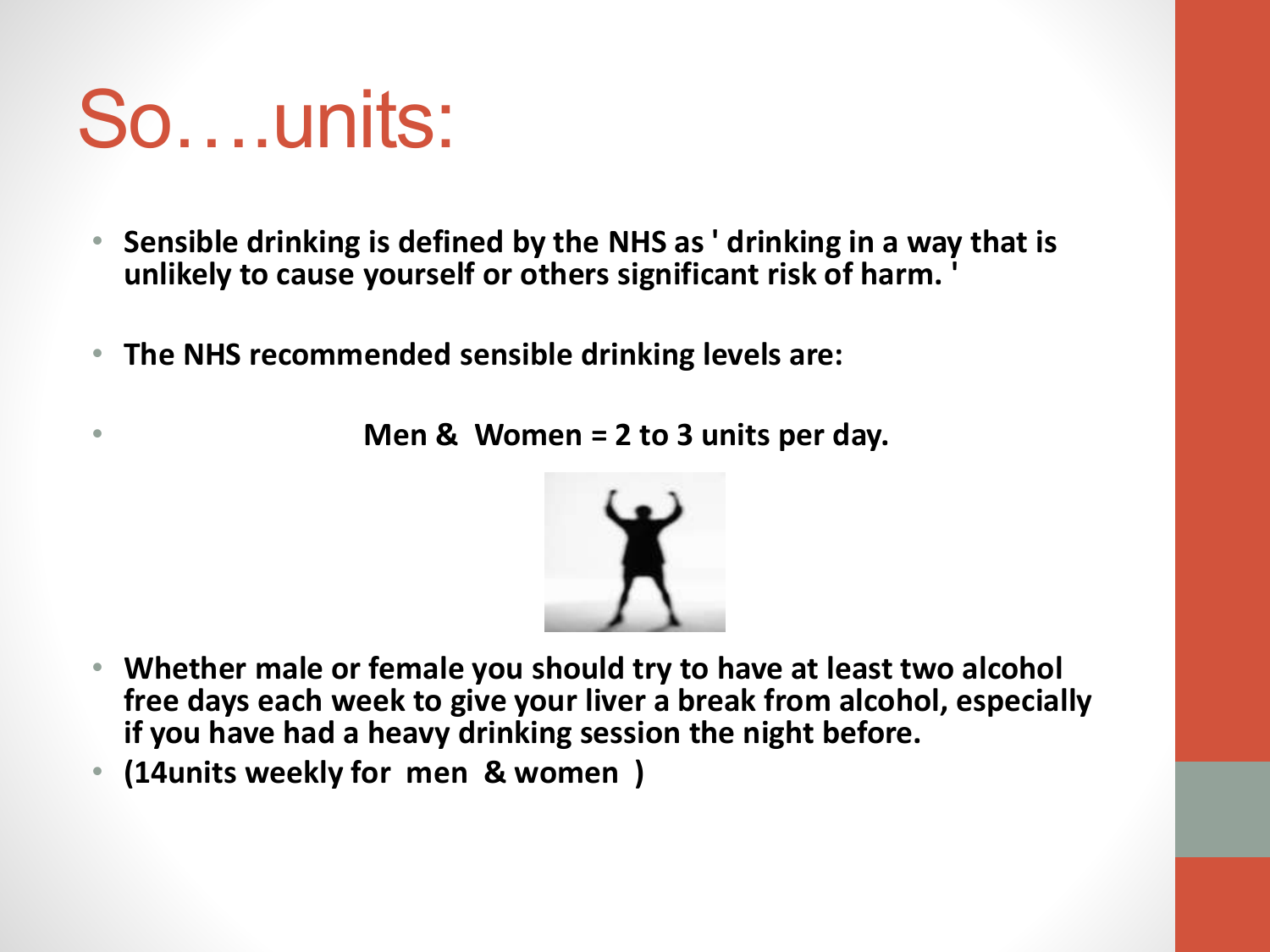

#### Litre principle:

**The unit amount per litre is the same as the 'abv %' of the drink (UK)**

**One litre of 4% abv beer = 4 units**

**One litre of 7.5% abv alcohol drink = 7.5 units** 

**One litre of 40% abv alcohol drink**  $= 40$ **units.** 

(**Beer cans often 500mls – so ½ litre. Wine bottles are commonly ¾ litre – so take quarter off**.)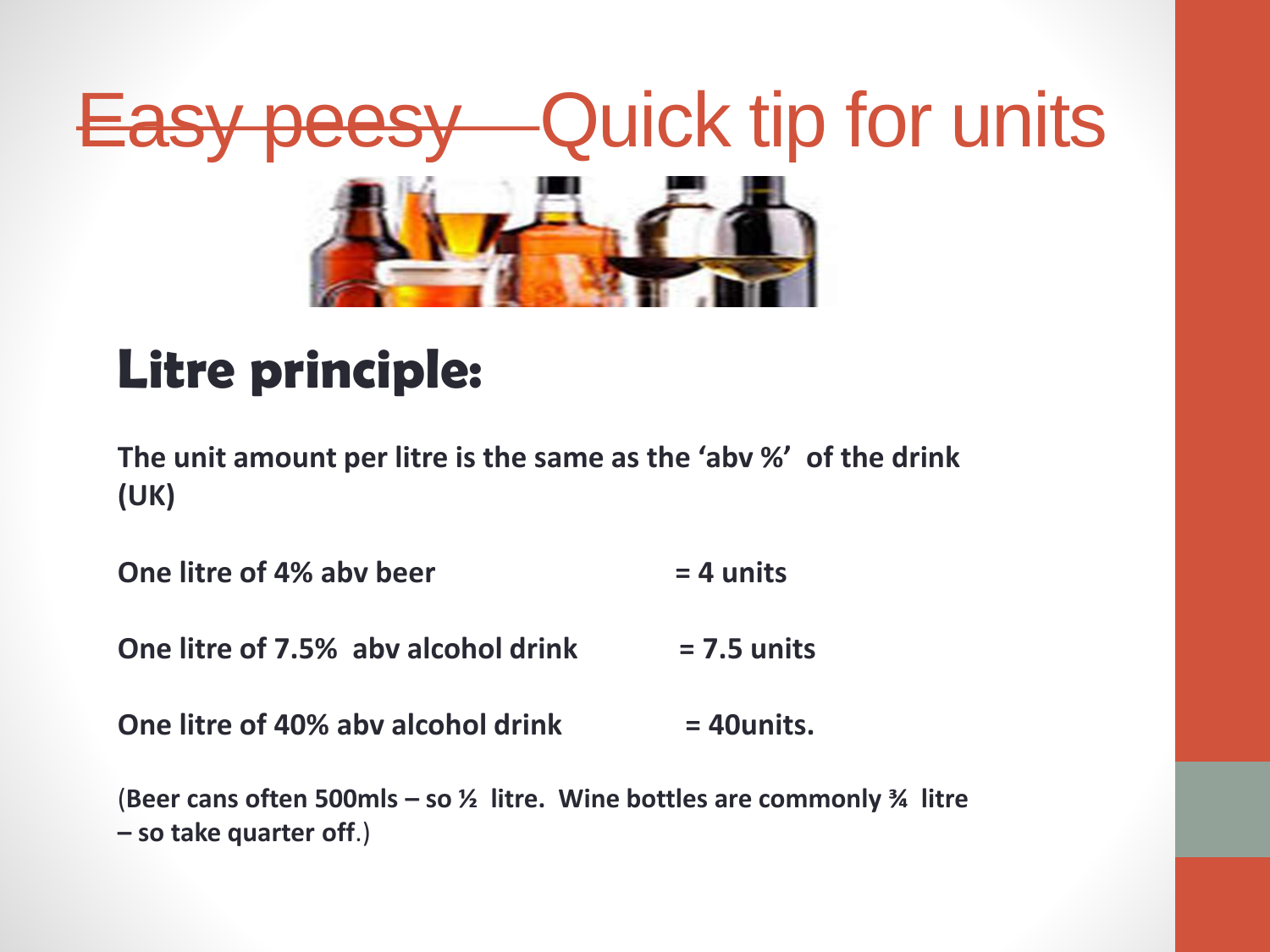#### **This is one unit...**

per week

For more detailed information on calculating units see - [www.nhs.uk/Livewell/alcohol/Pages/alcohol-units.aspx](http://www.nhs.uk/Livewell/alcohol/Pages/alcohol-units.aspx)

• High blood pressure • Alcohol dependence

• Breast, mouth and throat cancers

• Liver disease



per week

**NEA There is no completely safe** 

**level of drinking and drinking even small amounts of alcohol can incur risk in certain circumstances** 

**For example, with strenuous exercise, operating heavy machinery, driving or if you are on certain medications.**

**If you are pregnant or planning a pregnancy, the safest approach is not to drink alcohol** 

**Drinking in pregnancy can harm the baby, with the more you drink the greater the risk.**

**The risk of harm to the baby is likely to be low if a woman has drunk only small amounts of alcohol before she knew she was pregnant or during pregnancy.**

More information is available from One You: [www.nhs.uk/oneyou](http://www.nhs.uk/oneyou)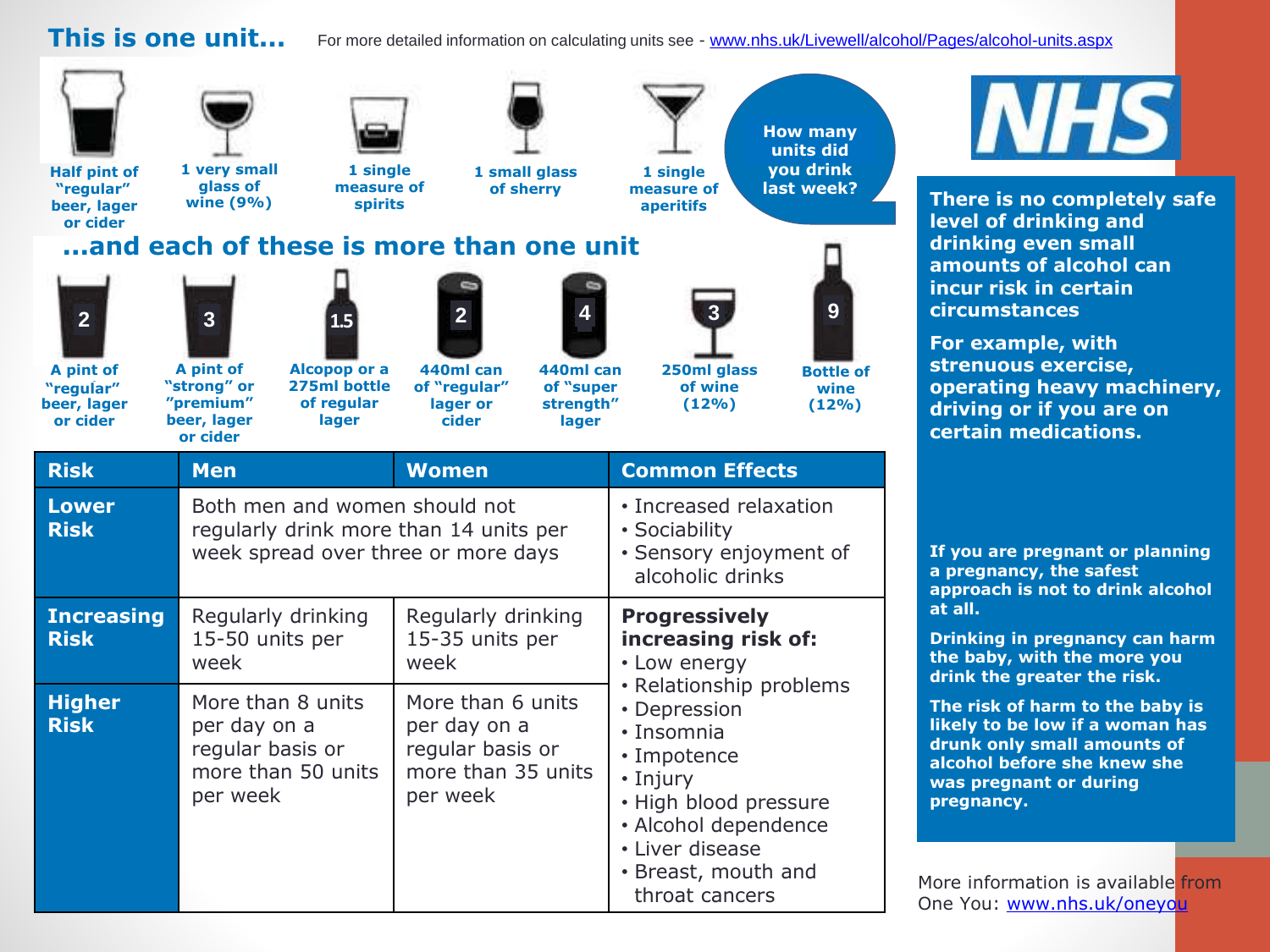#### **What's everyone else like?**



#### **The potential benefits of cutting down**

#### **Psychological/Social/Financial**

- Improved mood
- Improved relationships
- More time for hobbies and interests
- Reduced risks of drink driving
- Save money

#### **Physical**

- Sleep better
- More energy
- Lose weight
- Reduced risk of injury
- Improved memory
- Better physical shape
- Reduced risk of high blood pressure
- Reduced risk of cancer
- Reduced risks of liver disease
- Reduced risks of brain damage

#### **Making your plan**

- Have several 'drink-free' days, when you don't drink at all
- When you do drink, set yourself a limit and stick to it
- Quench your thirst with non-alcohol drinks before and in-between alcoholic drinks
- Avoid drinking in rounds or in large groups
- Eat when you drink have your first drink after starting to eat
- Switch to lower alcohol beer/lager
- Avoid going to the pub after work
- Plan activities and tasks at those times you would usually drink
- When bored or stressed do something physical instead of drinking
- Avoid or limit the time spent with "heavy" drinking friends

#### **What targets should you aim for?**

**There is no completely safe level of drinking, but by sticking within these guidelines, you can lower your risk of harming your health:**

- **Adults are advised not to regularly drink more than 14 units a week**
- **If you do drink as much as 14 units in a week, spread this out evenly over 3 or more days.**

#### **What's your personal target?**



DRINK **TRACKER** 

**Drinking a bit too much can sneak up on you. Public Health England's free drinks tracker app makes it easy to keep an eye on the booze and take control with daily tips and feedback**

[www.nhs.uk/oneyou/apps](http://www.nhs.uk/oneyou/apps).

This brief advice is based on the "**How Much Is Too Much?"** Simple Structured Advice Intervention Tool, developed by Newcastle University and the Drink Less materials originally developed at the University of Sydney as part of a W.H.O. collaborative study.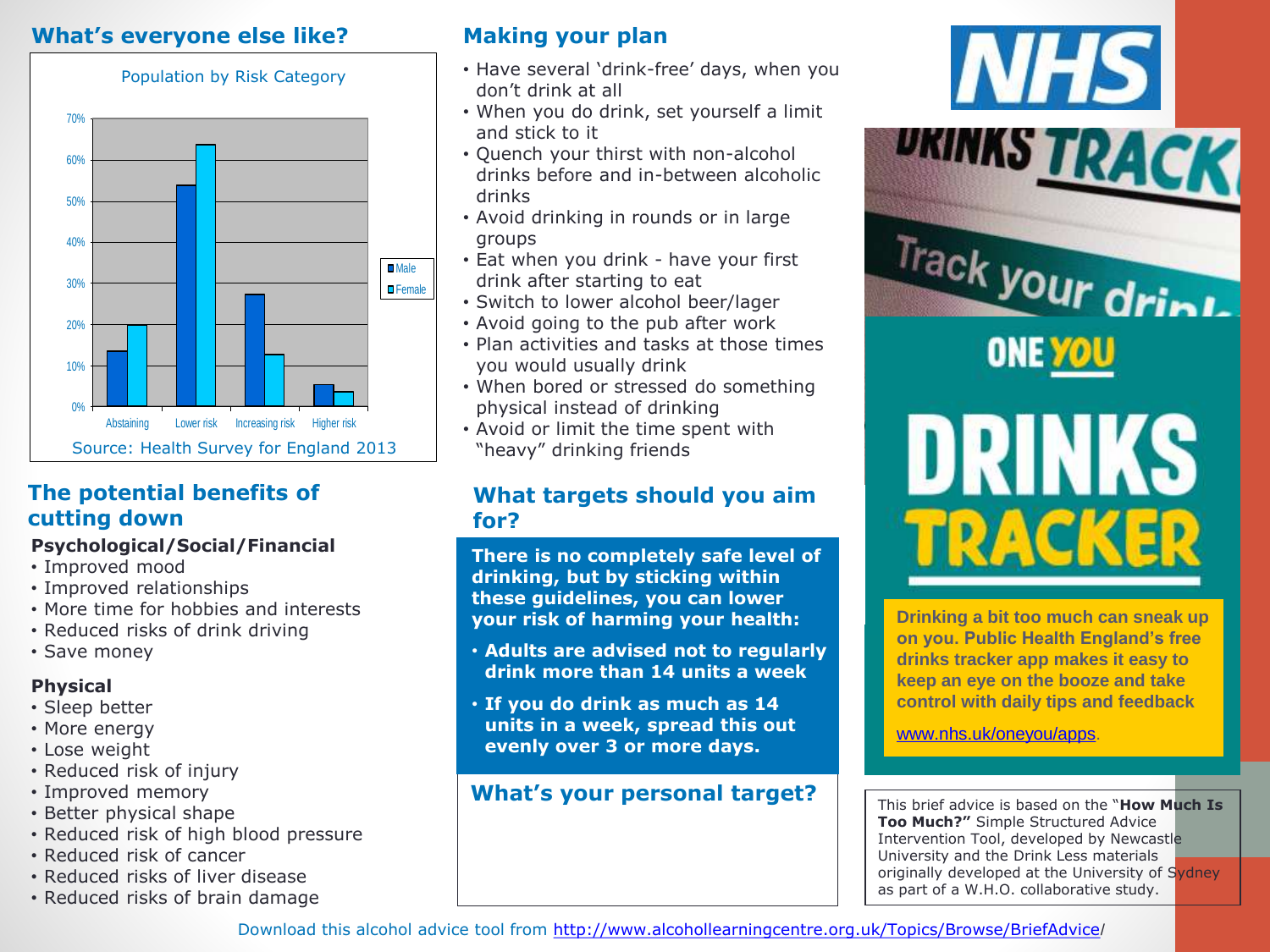#### Health risks…….

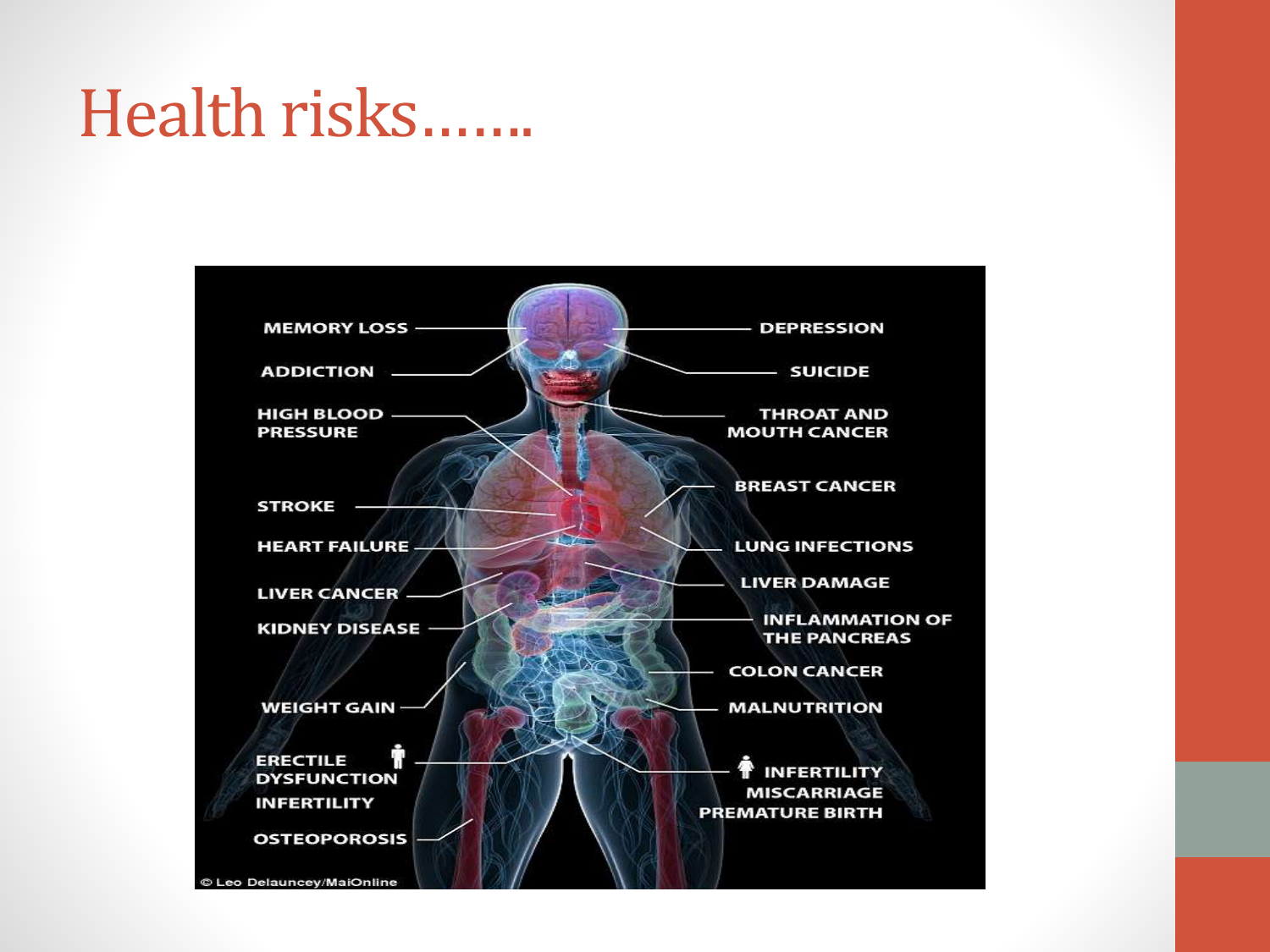There are three main direct mechanisms of harm caused by alcohol consumption in an individual (Babor et al., 2003; WHO, 2004b; WHO, 2007).

These three mechanisms are:

- toxic effects on organs and tissues;
- intoxication, leading to impairment of physical coordination, consciousness, cognition,
- perception, affect or behaviour;
- dependence, whereby the drinker's self-control over his or her drinking behaviour is impaired.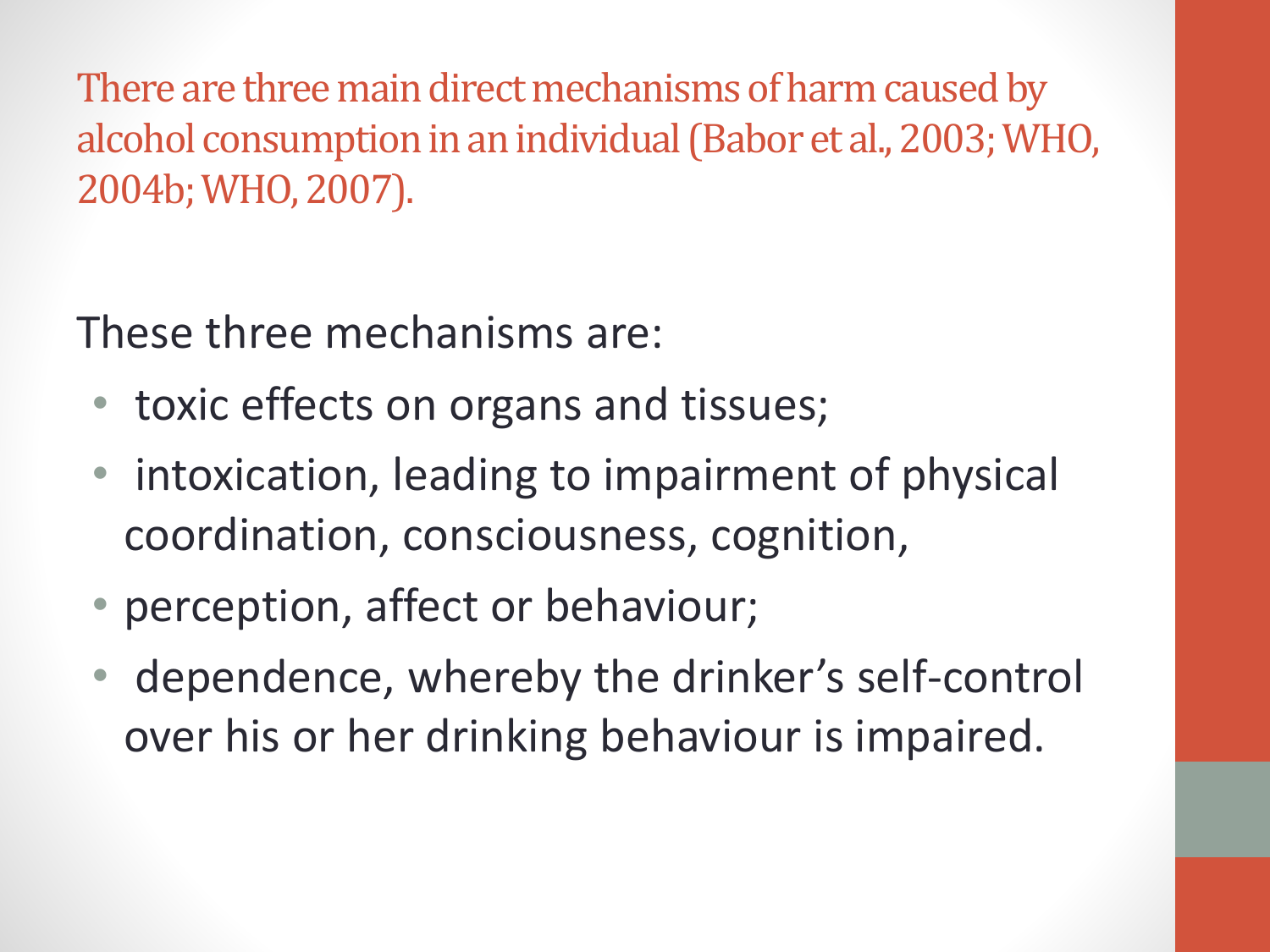### Features of alcohol dependence

- Tolerance a need to drink/use more to get the same effect or less effects with the same amount
- The brain adjusting to function in the presence of alcohol.
- If the intake of alcohol is stopped, the bloodalcohol level decreases but the brain remains in a hyperexcited state, which leads to the withdrawal syndrome.
- Needing to 'relief drink' on waking to avoid withdrawal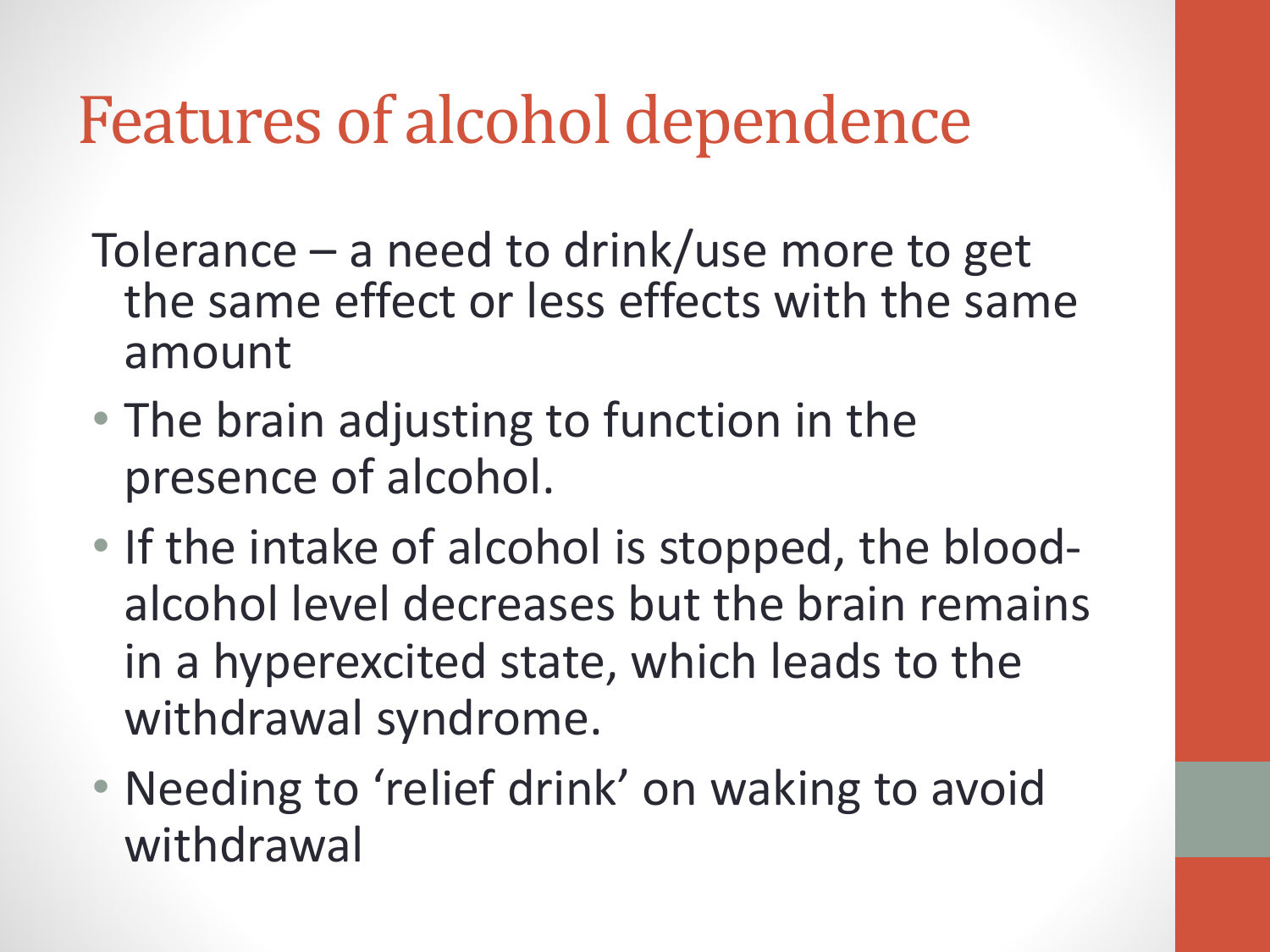- Psychological withdrawal symptoms can include:
	- anxiety
	- depression
	- irritability
	- restlessness
	- insomnia
- Physical symptoms can include :
	- hand tremors /body shakes/ flap
	- sweating
	- nausea

Complicated withdrawals can also include features of hallucinations and fits/ seizure.

• Severe and untreated alcohol withdrawal can be fatal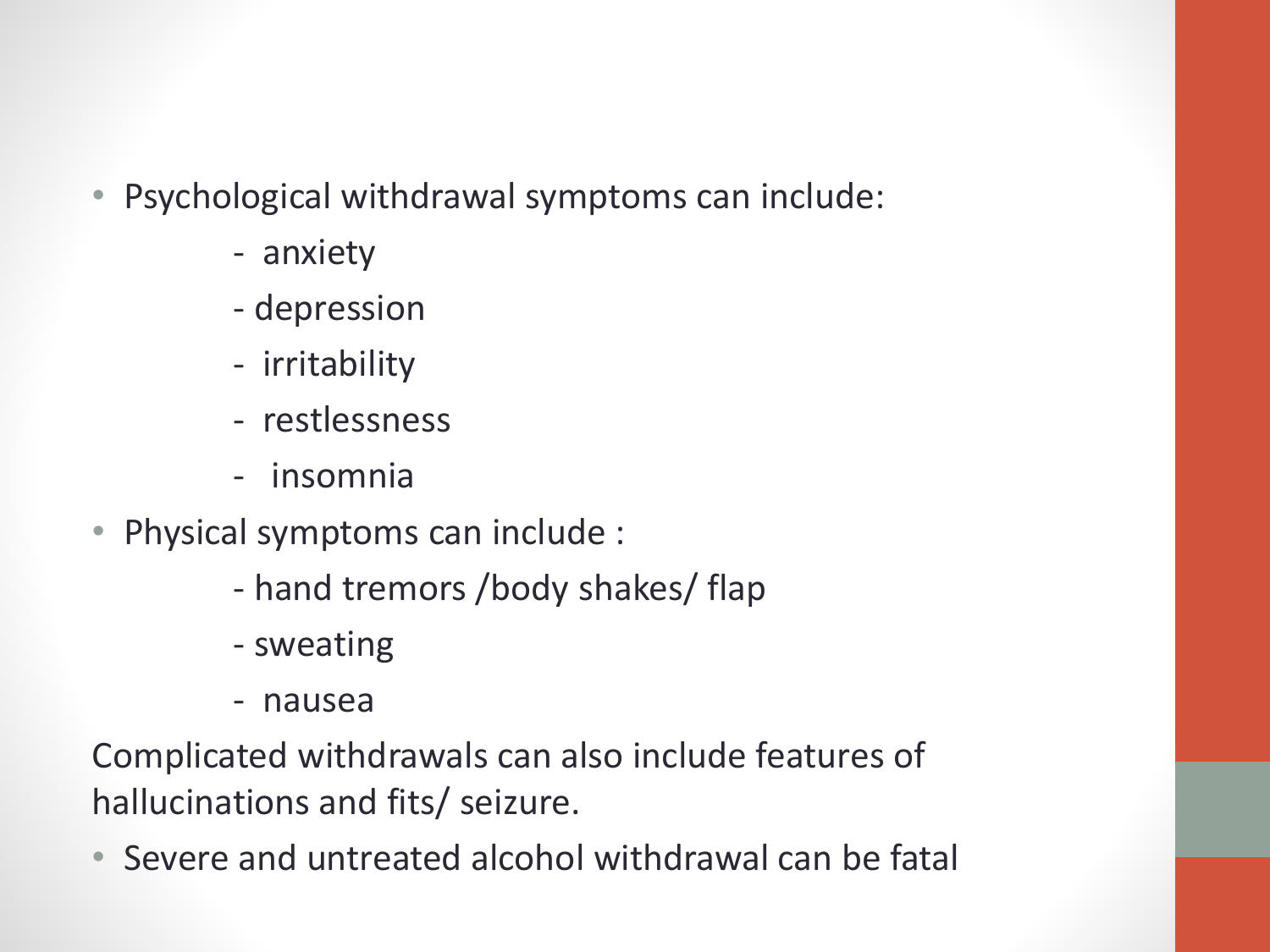### Alcohol, nutrition and calories…

- There are 7 kcal in each gram of alcohol
- This is almost the same as in a gram of fat
- There's no nutrients in alcohol drinks
- Alcohol calories are often referred to as 'empty calories'.

(British Nutrition Foundation, 2014)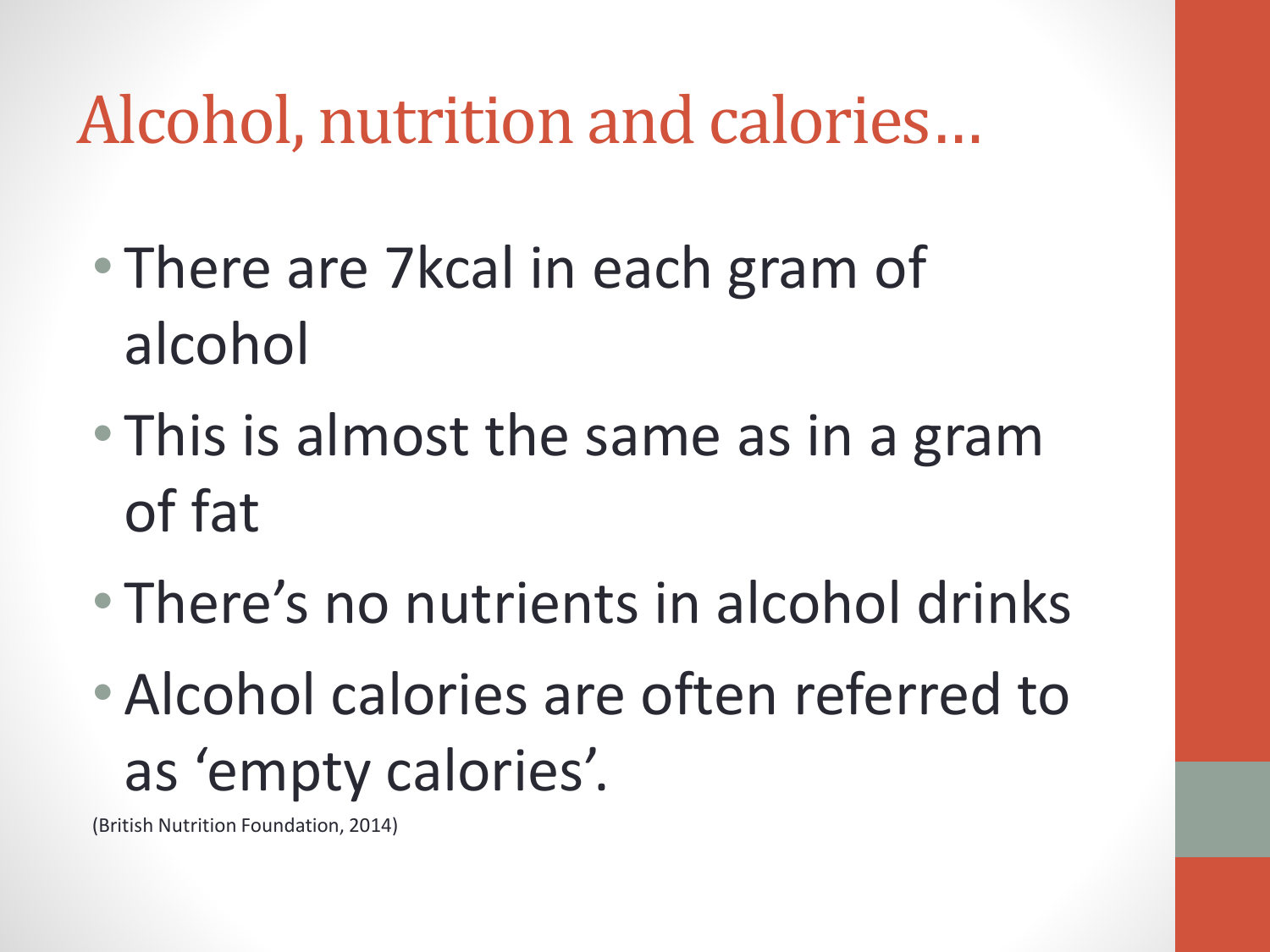## Calories in a bottle of wine…

- A bottle of white wine can contain between 490 – 635 calories
- Generally the stronger the %abv – the more calories

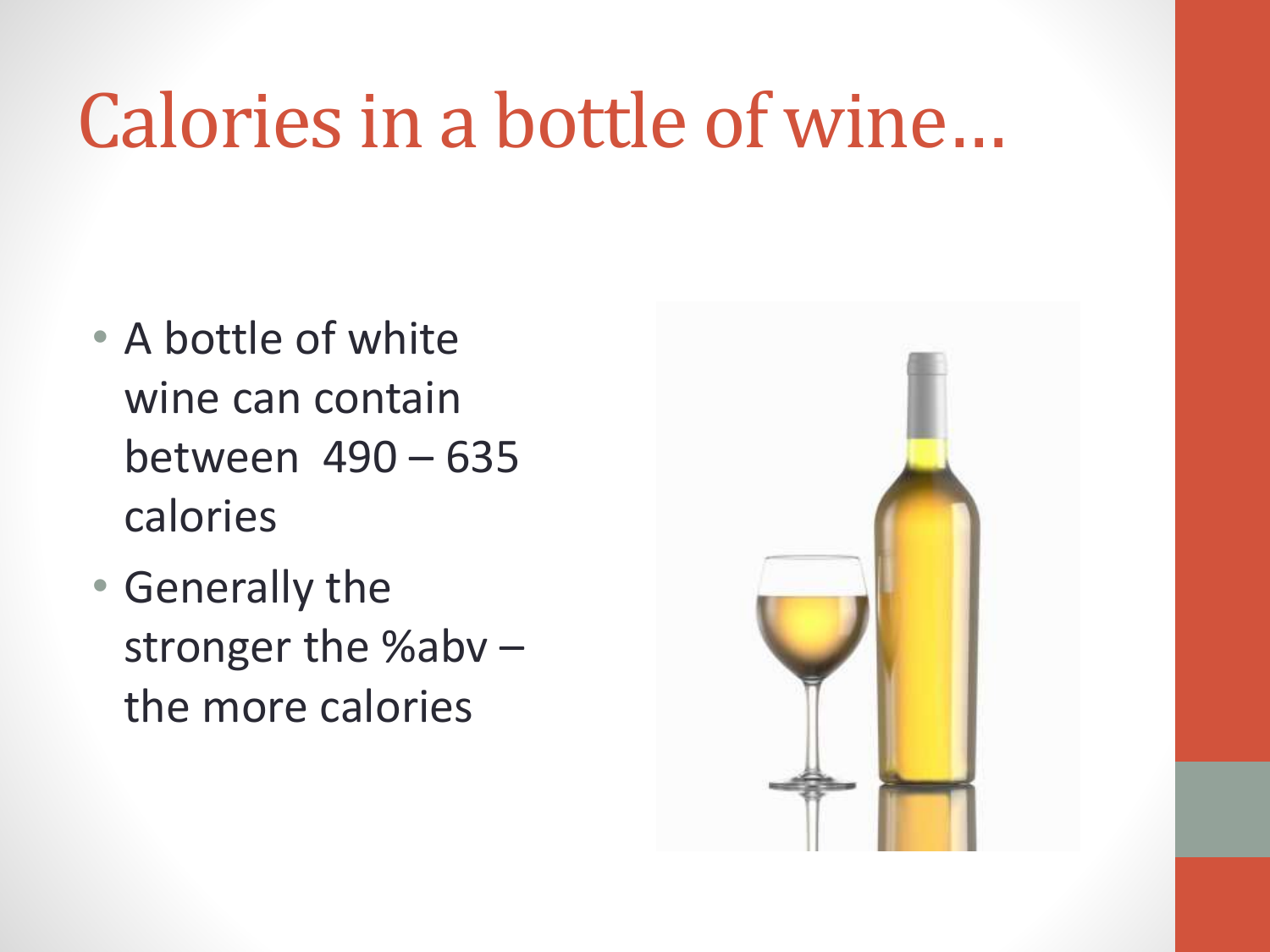### and with beer…….







3.5%abv beer 5%abv beer 9%abv beer

- Standard larger 3.5%abv (500ml can) = 160 calories (1.75units)
- Premium 5% abv  $(500 \text{ml can})$  = 205 calories  $(2.5 \text{units})$
- Super strength 9% abv (500ml can) = 345 calories (4.5units)
-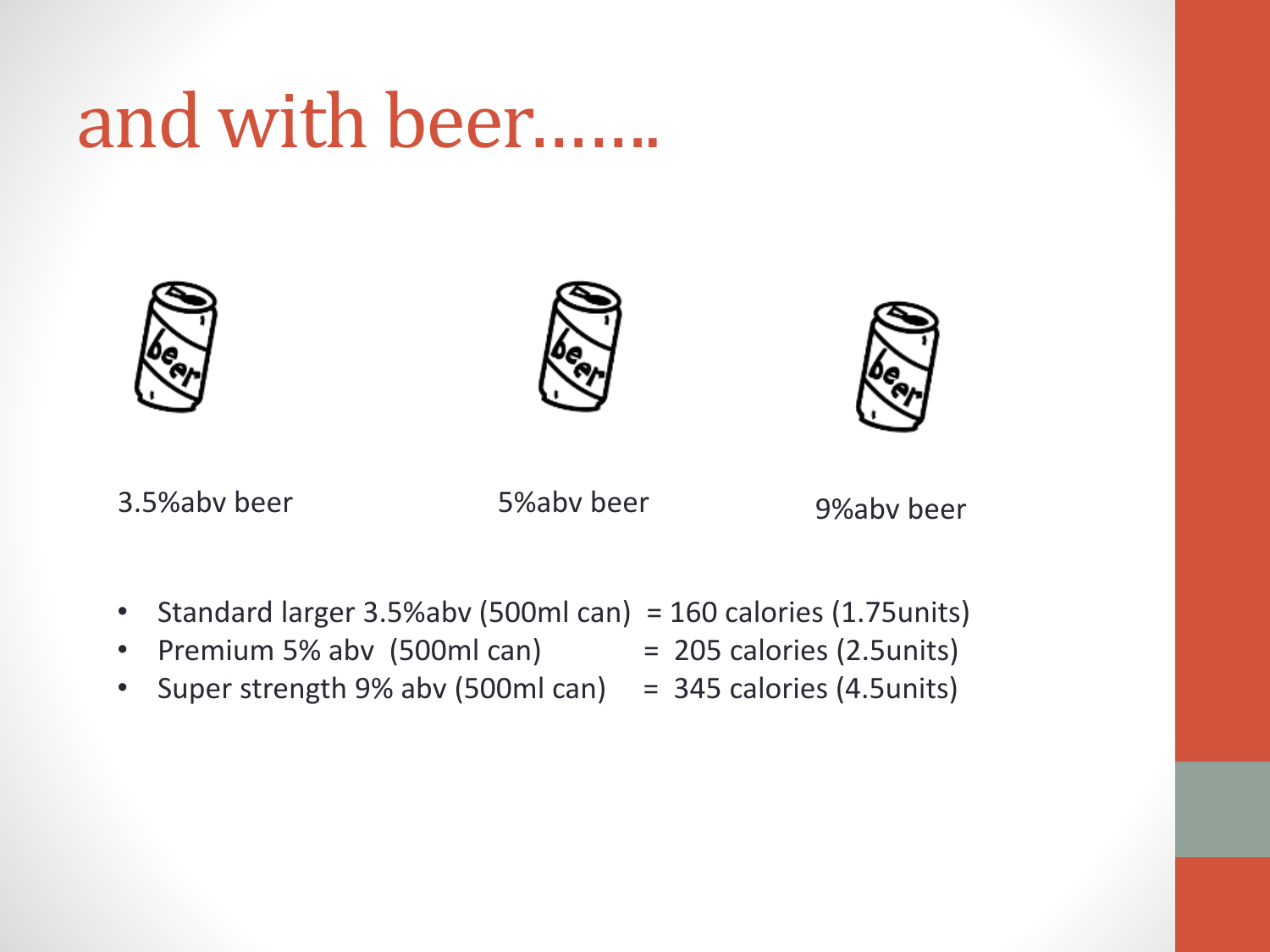## and white cider….

- 22.5units in a 3 litre bottle of 7.5% abv cider
- +/- 1077 calories a bottle!
- +/- same as 4 slices of chocolate fudge cake
- Same as 4 slices of a large BBQ stuffed crust pizza

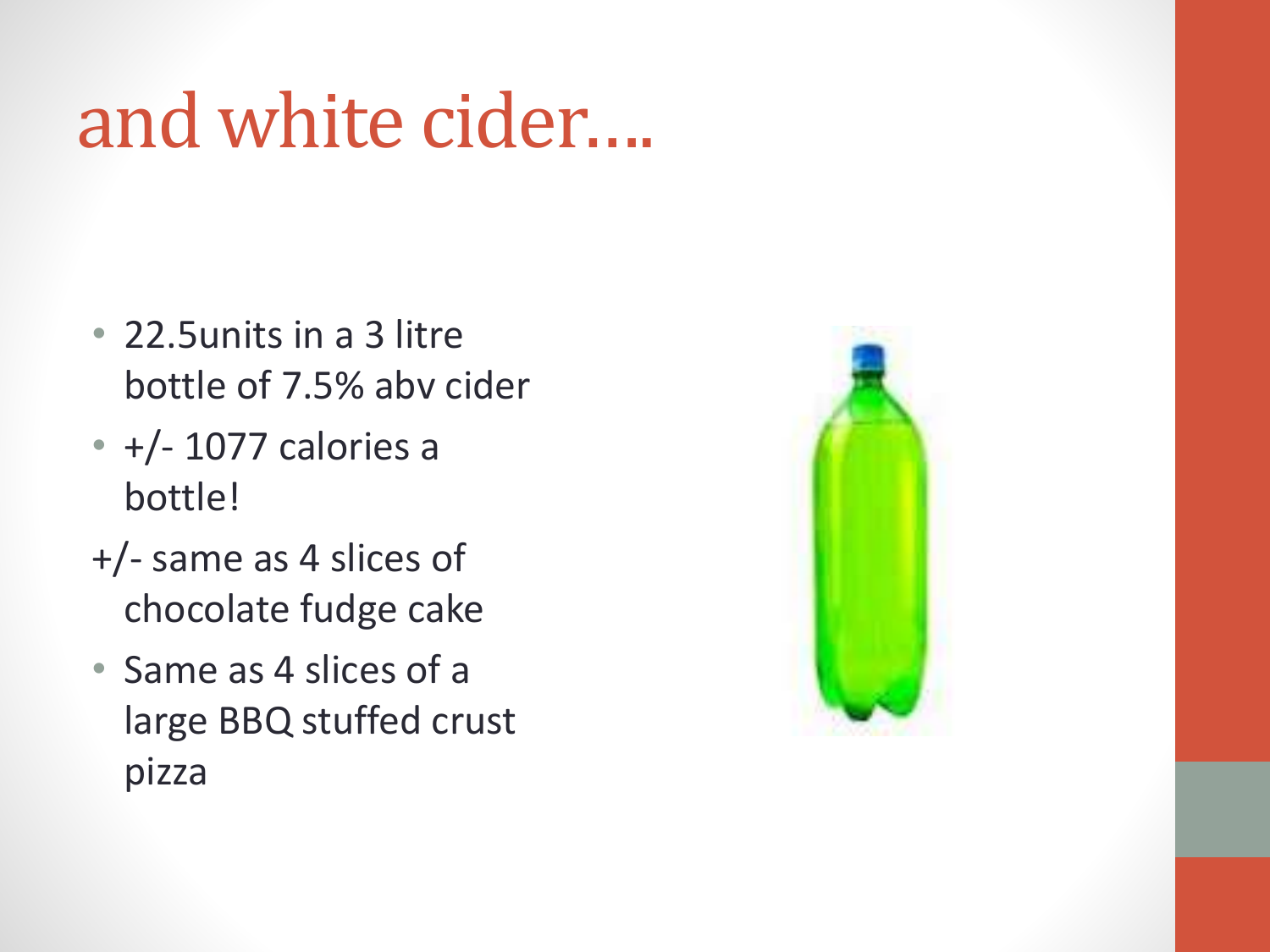## Why does vitamin depletion happen?

- People who drink heavily over long periods of time often have lowered vitamin levels (especially thiamine)
- This can be because of :
	- poor eating habits
	- poor appetite
	- vomiting

- damage to the stomach lining (affecting the ability to absorb vitamins)

- malabsorption because liver less able to produce bile to aid digestion

- when the liver is damaged by alcohol, it is less able to process vitamins to make them bioavailable (including thiamine)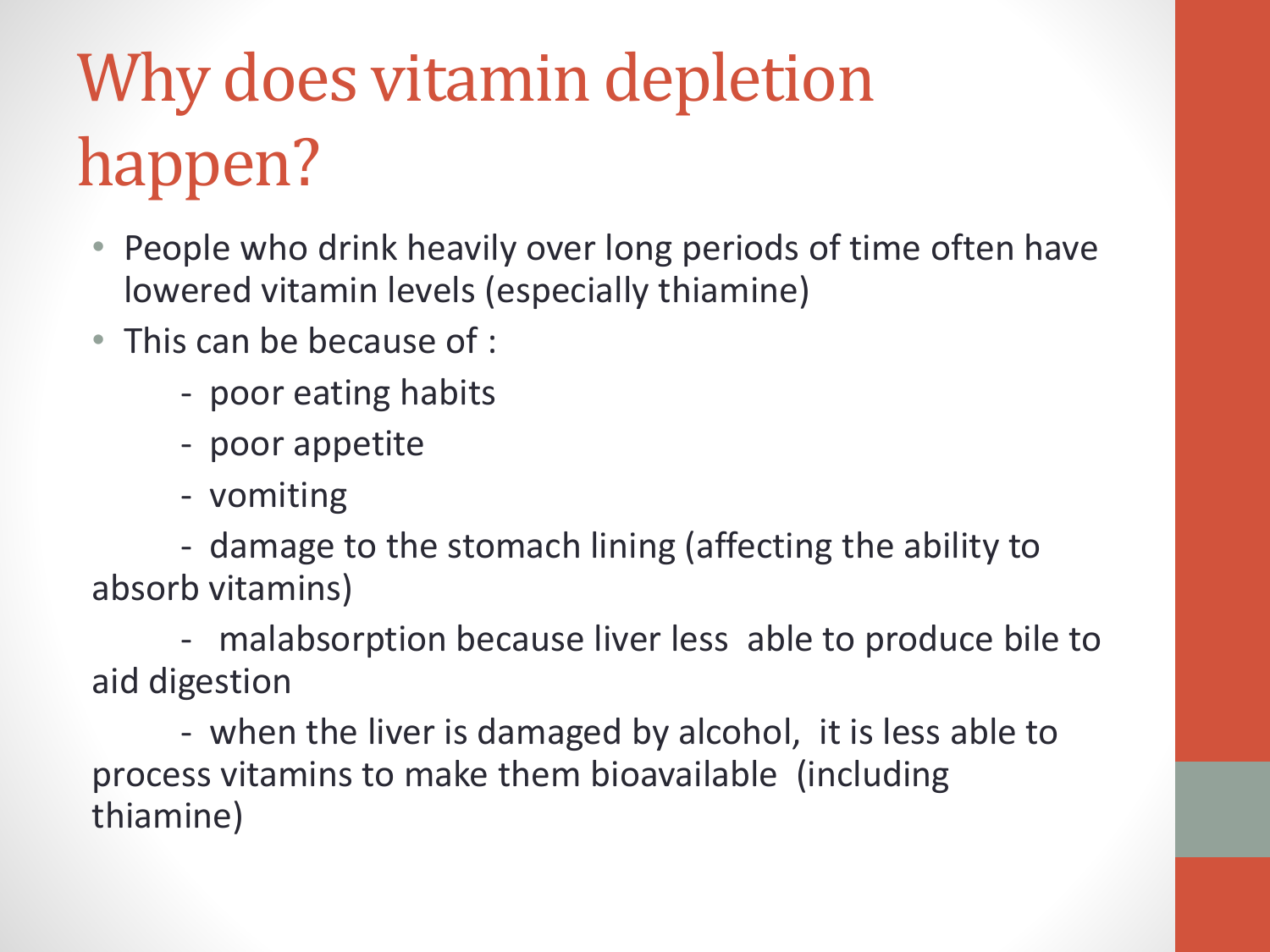## Why is thiamine important?

- Thiamine (vitamin B1) is an important nutrient for taking energy from food and turning it into energy for our brains, nerves and heart
- It is needed in order to process carbohydrates, fats and proteins
- Thiamine deficiency may be called Wernicke's encephalopathy or Beriberi, depending on how it presents.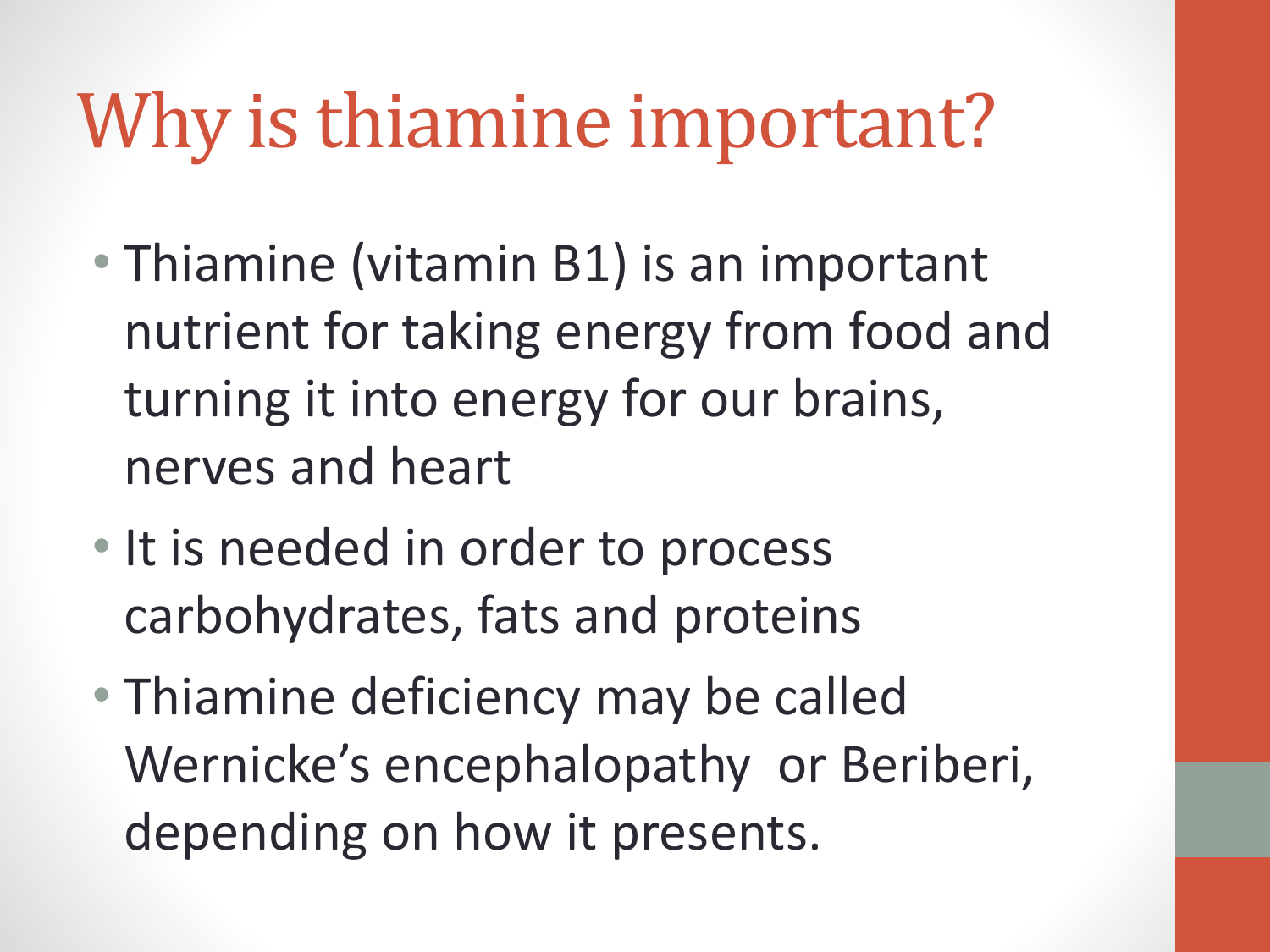## High index suspicion of thiamine deficiency should include:

- Significantly underweight patients including those with a low BMI (but not always)
- Vomiting
- Ataxia
- Memory Problems
- Clinical signs of malnourishment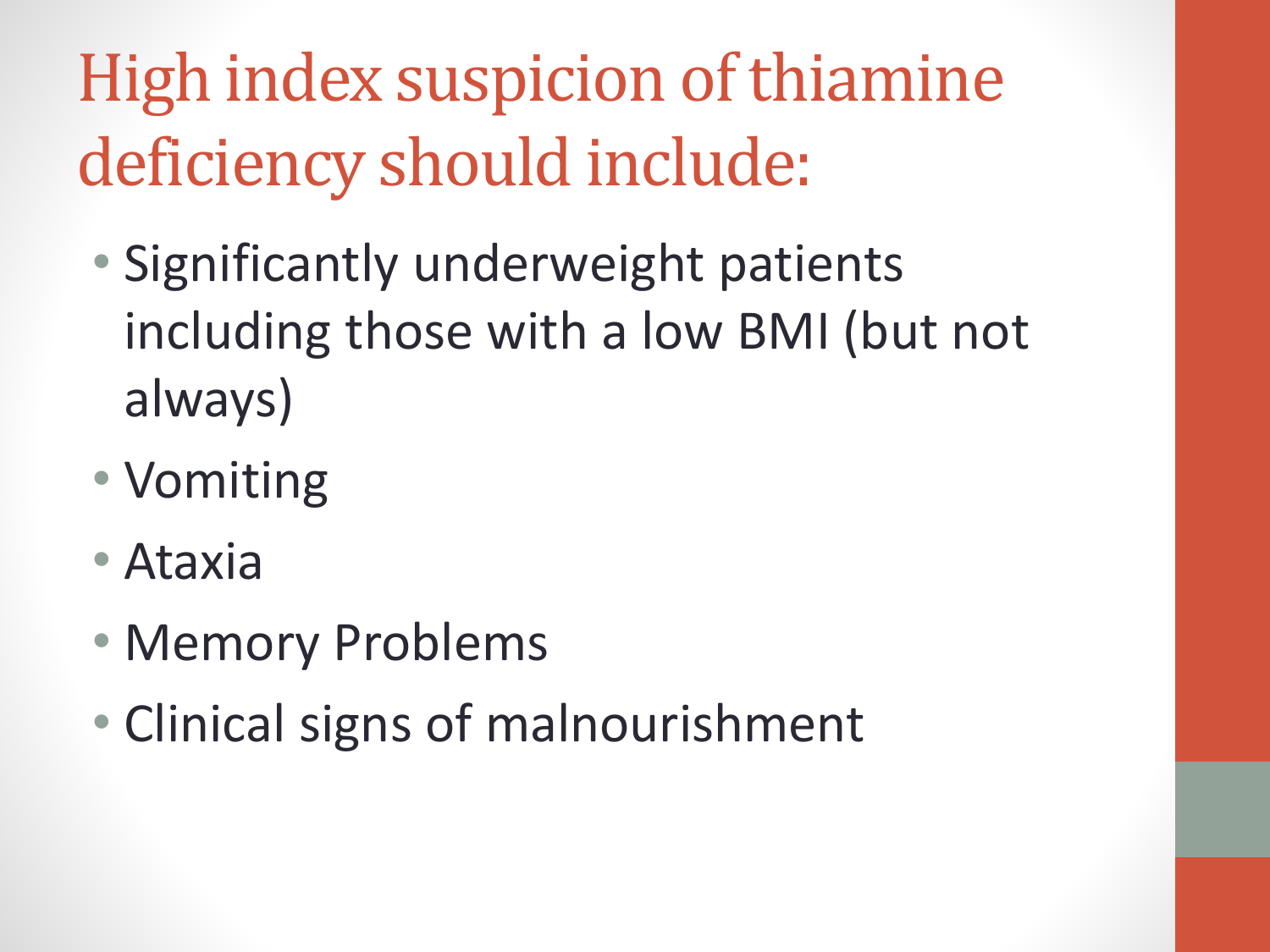#### **Thiamine Deficiency over time:**

#### **Cellular Damage**

Thiamine-dependent cellular systems begin to fail leading to a decrease in enzyme activity

#### -**Neuronal necrosis**

-Drop in energy production leads to neuronal damage and cell death

#### -**Metabolic impairment**

-Lack of thiamine-dependent enzymes alters cerebral energy utilisation

(Adapted from Sechi and Serra 2007)

This means that brain damage can occur as a result of alcohol use, that does not resolve once withdrawal management is completed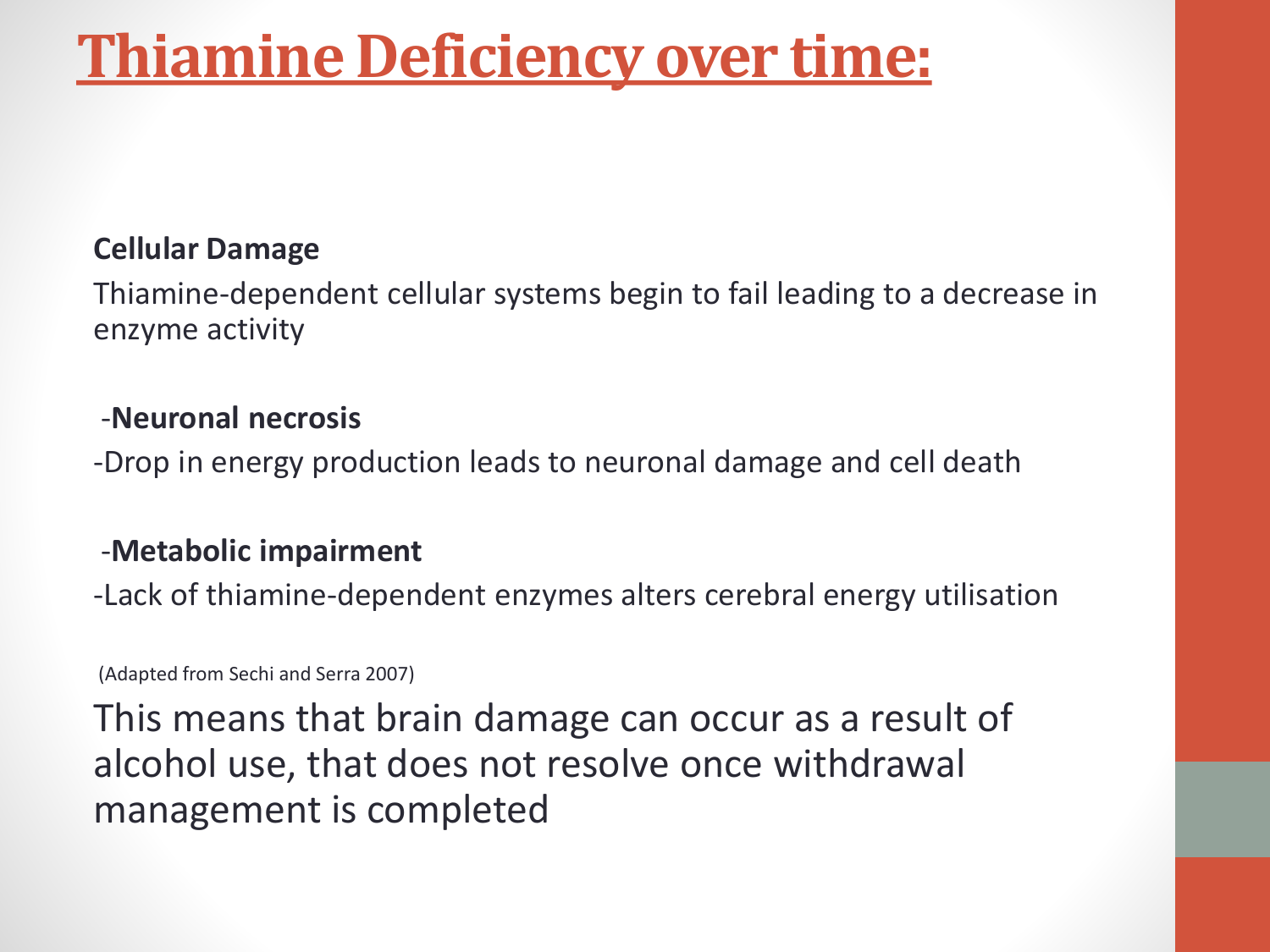### So what is alcohol related brain injury (ARBI)

- an umbrella term for the damage that can happen to the brain as a result of long-term heavy drinking. Over time, drinking too much alcohol can change the way the brain works and its physical shape and structure.
- Serious consequences can include
- - personality changes
- - problems with thinking
- - problems with mood
- - problems with memory
- - problems with new learning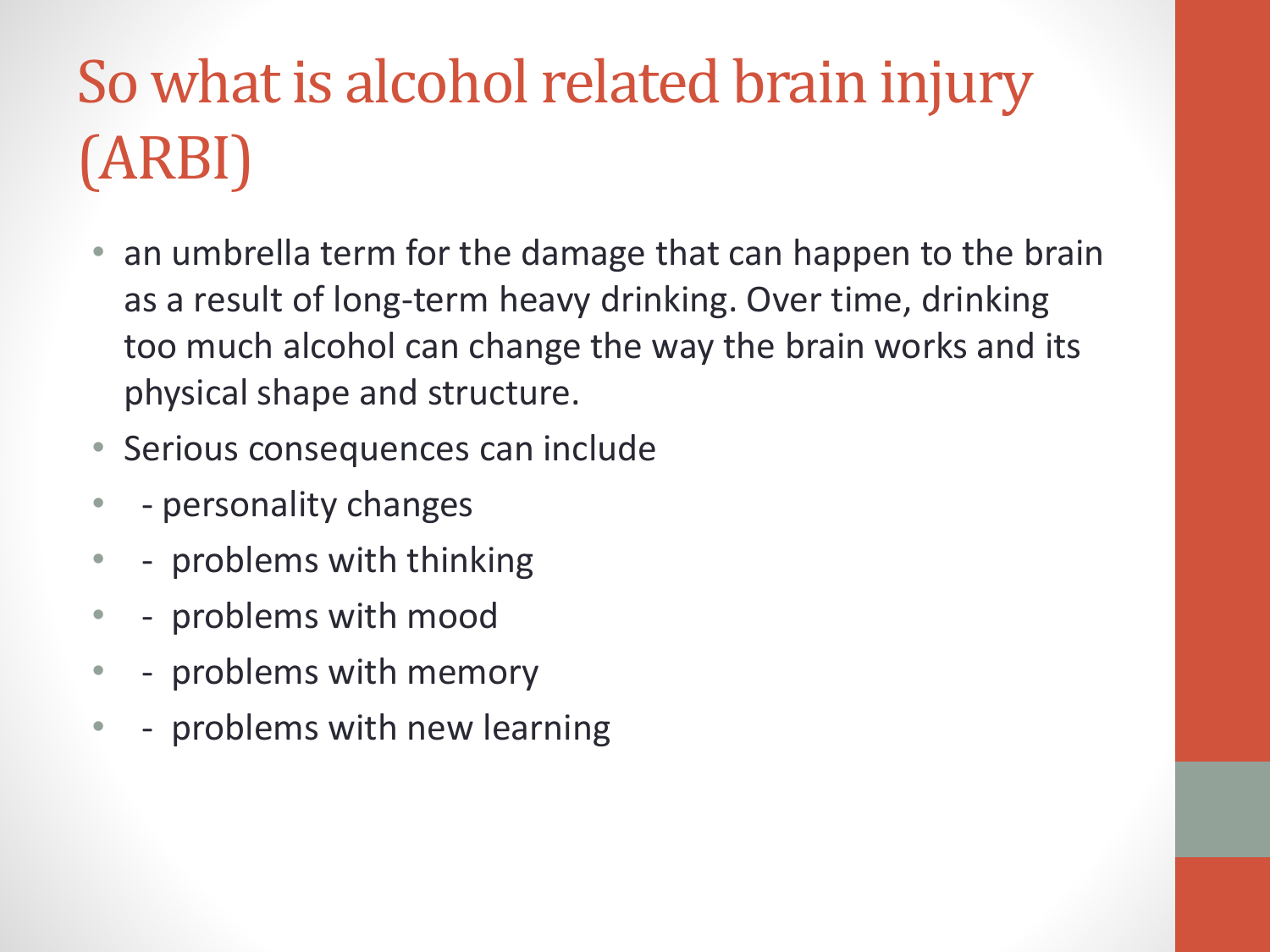#### Key points for conditions ranging from Wernicke's Encephalopathy (WE); Alcohol

Related Brain Injury (ARBI) and Korsakoff's syndrome

- Cerebellar Atrophy primarily affecting coordination and causing a wide-based gait
- Peripheral Neuropathy leading to reduced sensation in feet and legs (and sometimes the hands)
- Hepatic Encephalopathy severe alcohol related liver disease can cause an acute disturbance of brain function with confusion initially but may develop to coma
- Frontal Lobe Dysfunction this part of the brain is important for our ability to plan and organise, judgment, problem solving, be flexible in thinking and behave in socially appropriate ways
- Wernicke's Encephalopathy caused by a lack of thiamine (Vitamin B1) and which causes confusion, ataxia and disturbance of the muscles controlling the eye movements.
- Korsakoff's Amnesic Syndrome leading to difficulty in learning new information , memory loss and confabulation

(Taken from Assessment of Incidences of Alcohol-Related Brain Injury (ARBI), HSE West, 2011)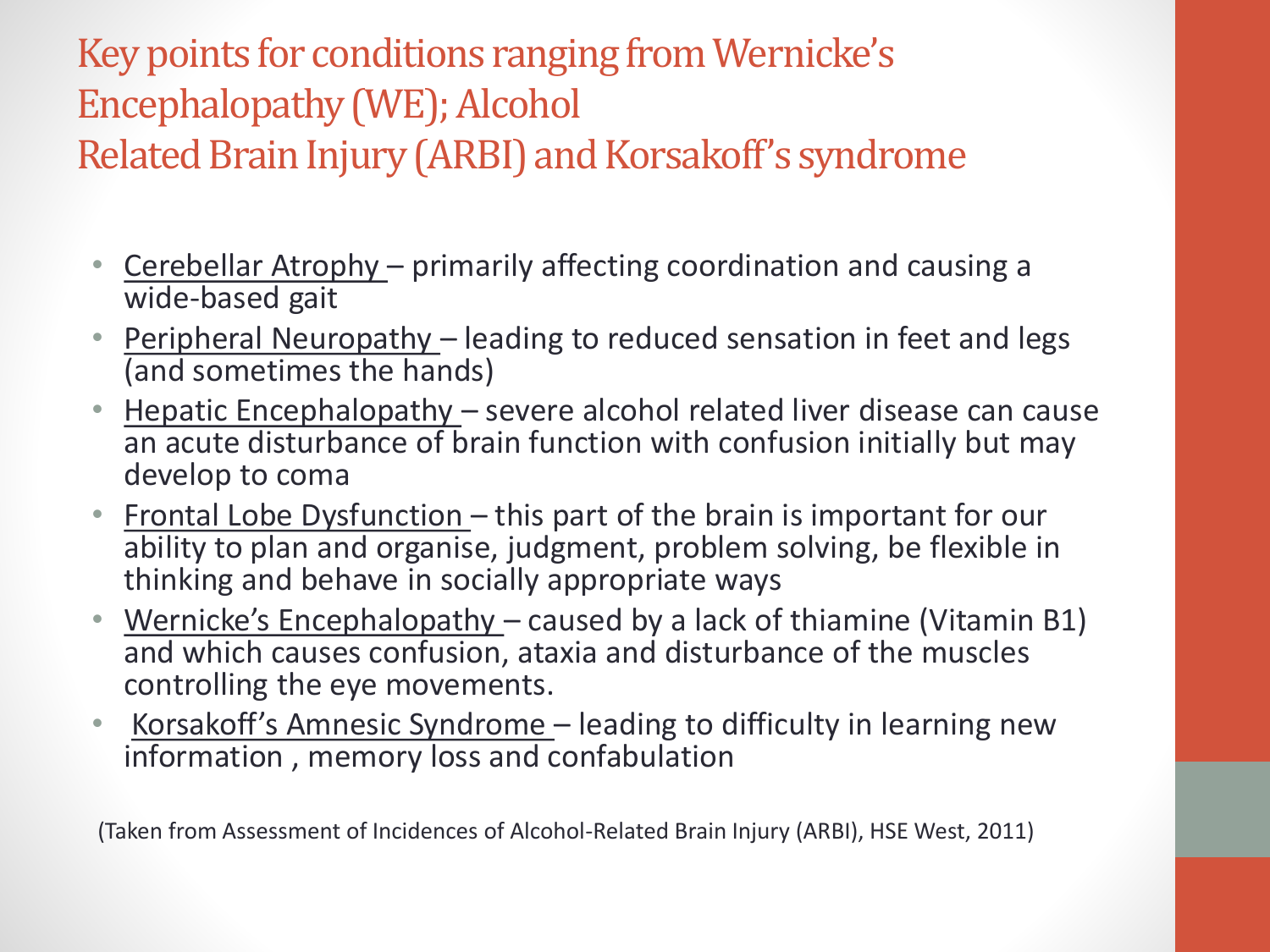The recovery outcome for people with ARBI is thought to be split into quarters (Smith and Hillman, 1999)

- 25% making a complete recovery
- 25% making a significant recovery
- 25% making a slight recovery
- 25% making no recovery.
- It should be held in mind that the circumstances for these outcomes are that patients had stopped using alcohol.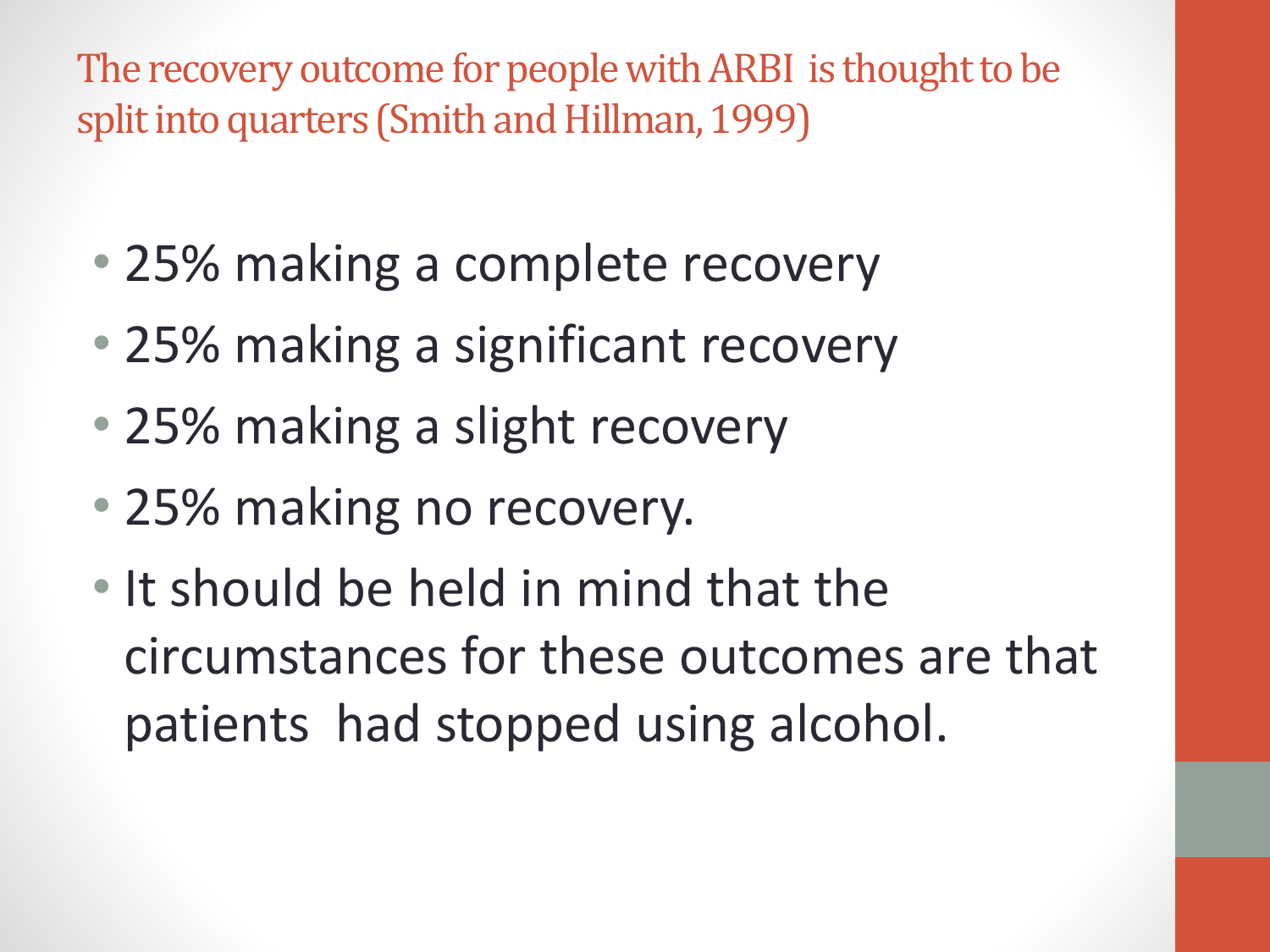# Why does this happen?

The reasons can be varied and could include:

- Alcohol is a toxin; long term this can damage brain cells
- Alcohol is a diuretic. This can lead to dehydration which can affect brain cells (shrinkage / cell death)
- Vitamin deficiency
- Alcohol related cardiovascular changes can increase the risk of heart attack / arrhythmia and strokes (which can affect the brain)
- Intoxication can lead to increase risks of falls/ fights and vulnerability to attack (head injury)
- Alcohol withdrawal can be taxing to the brain and nervous system (form of neurogenic shock)

(Alcohol Concern 2016)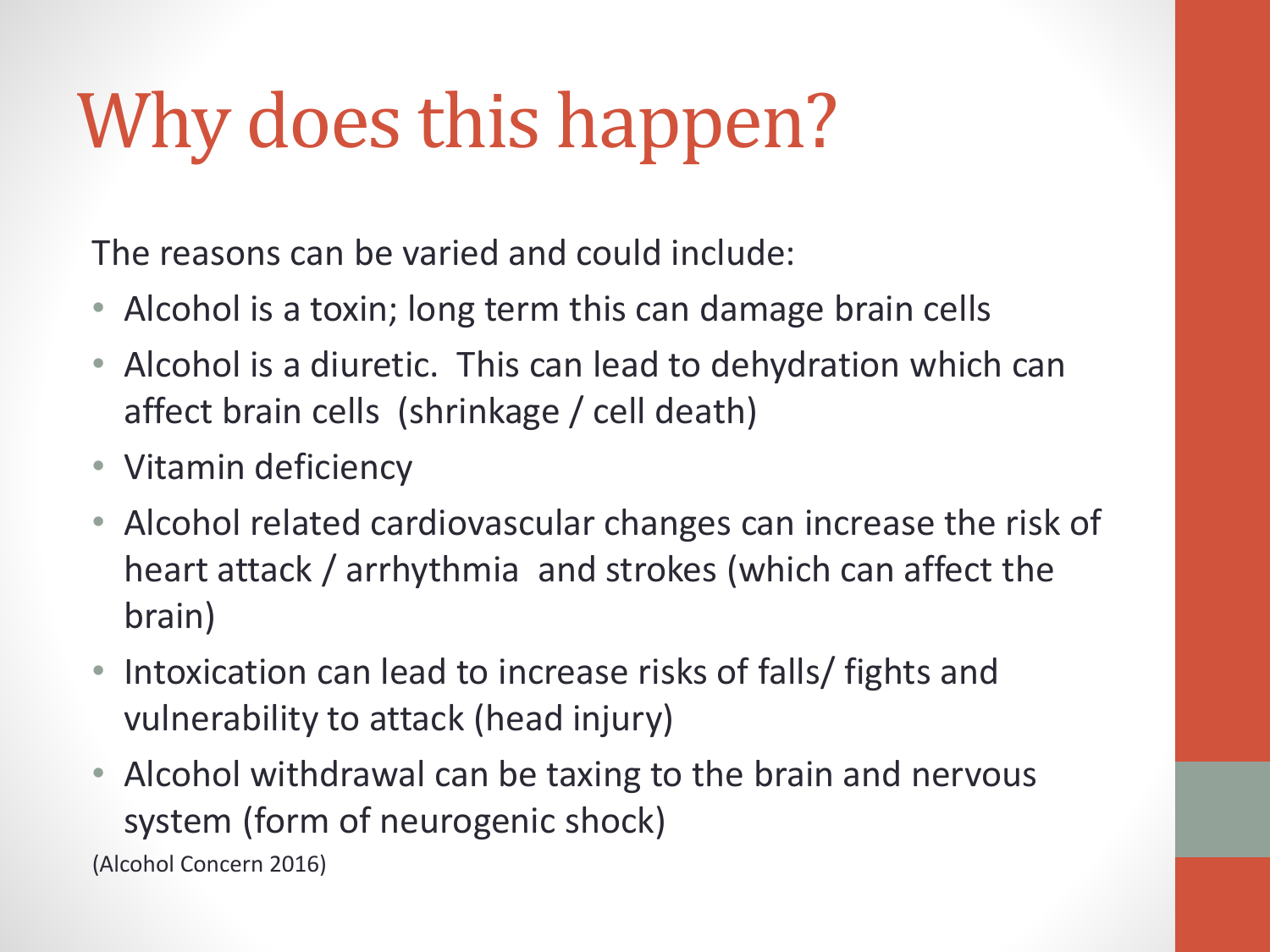## Options for treatment….

- Working to engage
- Ensure understand risks of abrupt alcohol cessation
- Thiamine prescribing
- Alcohol reduction plans
- Detox
- When there are delays with access to detox or resistance to this option
	- Ensure compliance with thiamine / diet / fluids
	- Consider I.M. high potency vitamins (Pabrinex®)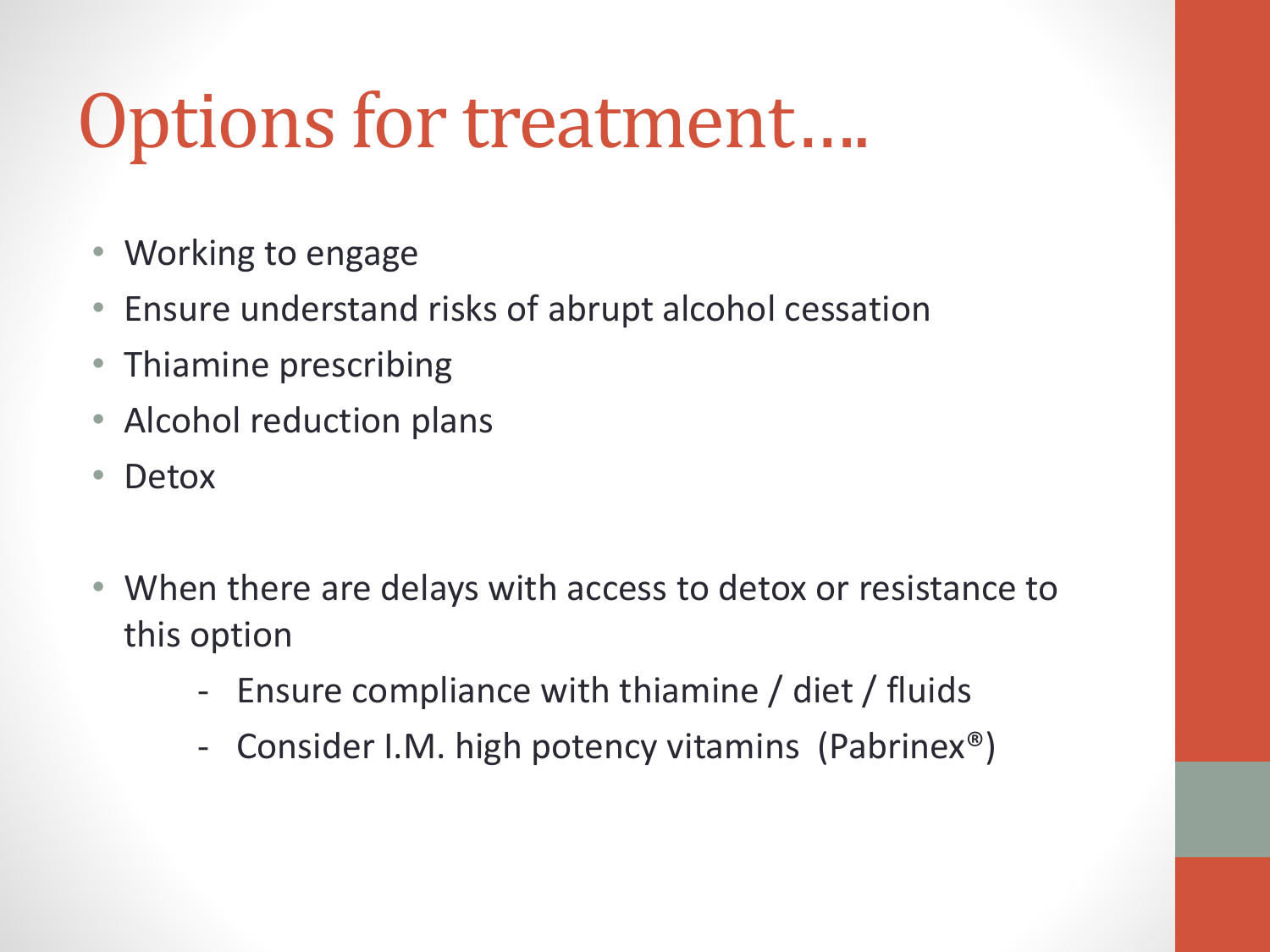At Brownlow we have a 'Pabrinex®' Protocol for use outside of detox (I.M)

- Where there is evidence of poor compliance with oral medication

- where there is high risk of Wernicke's encephalopathy with withdrawal

- where there is evidence of poor nutrition / weight loss / neglect

- evidence of alcohol related ataxia / peripheral neuropathy / memory concerns (MoCA\*)

(protocol was co-authored with Alcohol Nurse Consultant Dr Lynn Owens) \* Montreal Cognitive Assessment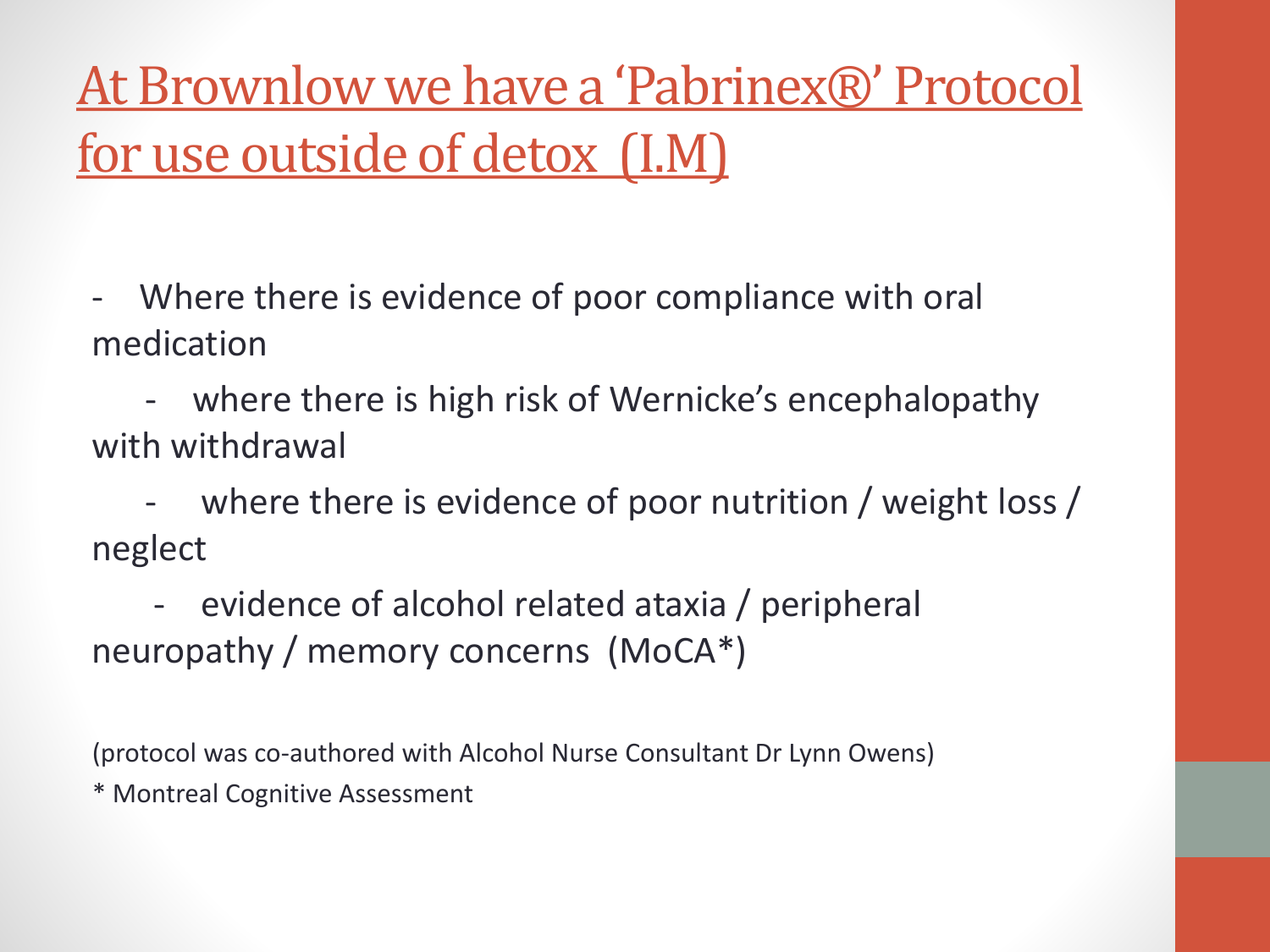#### Working closely with specialist alcohol service colleagues in the community

- Liaison with Specialist Alcohol Nurses within Royal Liverpool Hospital
- Good links with community based alcohol service (Liverpool Community Alcohol Service – LCAS)
- Good relationship with local inpatient detox providers (Mersey Care)
- able to complete detox assessment for this service with hard to reach individuals in the community
- assessments are then dealt with directly in Service's 'Gateway Meetings'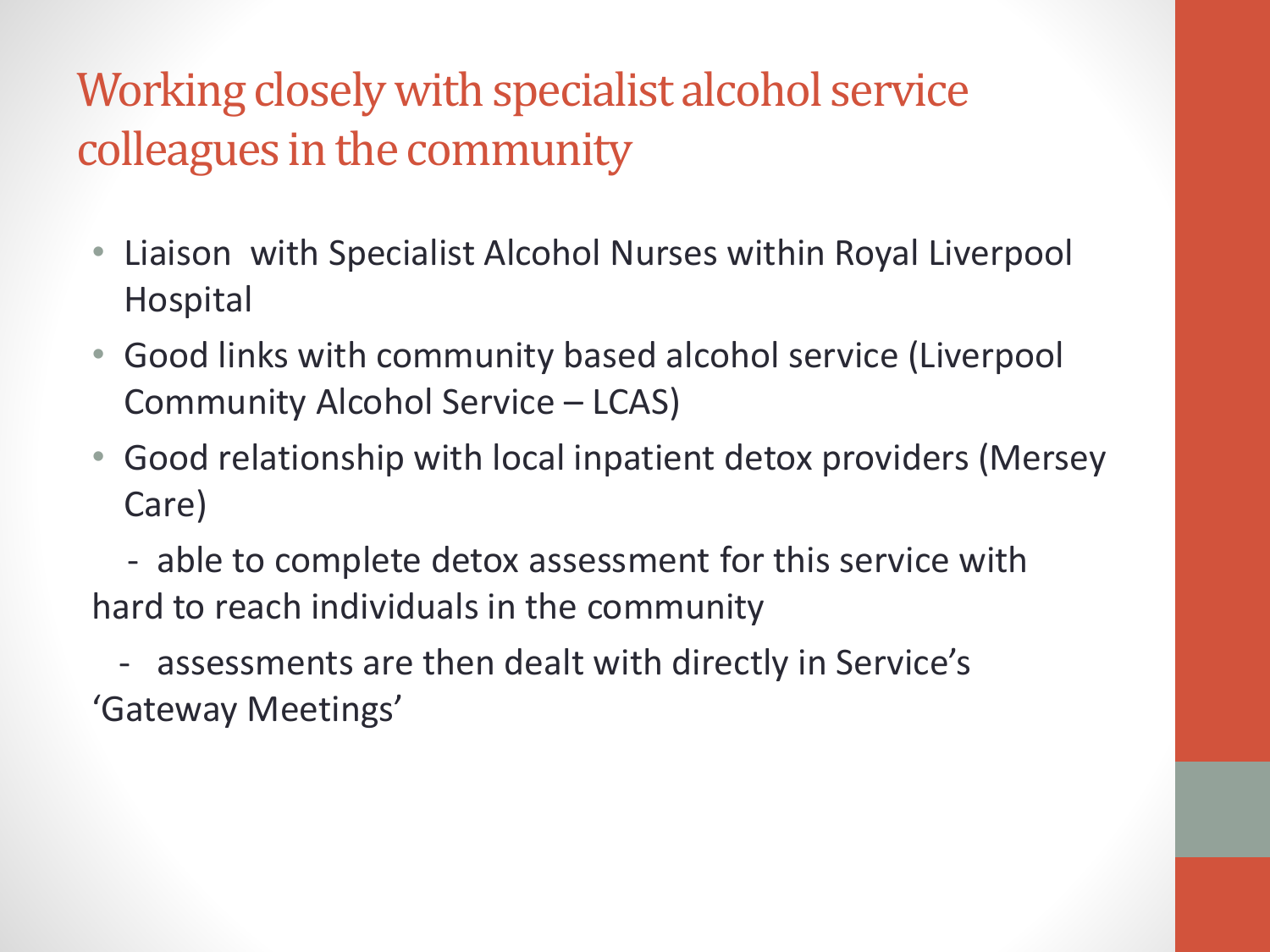# Linking in with other support

- Close working with Social Workers within our 'Integrated Social Care Team'
- Local rehabilitation Service referrals
	- Park View Project
	- Transforming Choice
- Referrals for allocation of dedicated intensive support worker via the Liverpool Waves of Hope project
- Working with local recovery community agencies
	- A-PASS
	- The Brink
	- Crisis Merseyside
	- Whitechapel Centre and Basement projects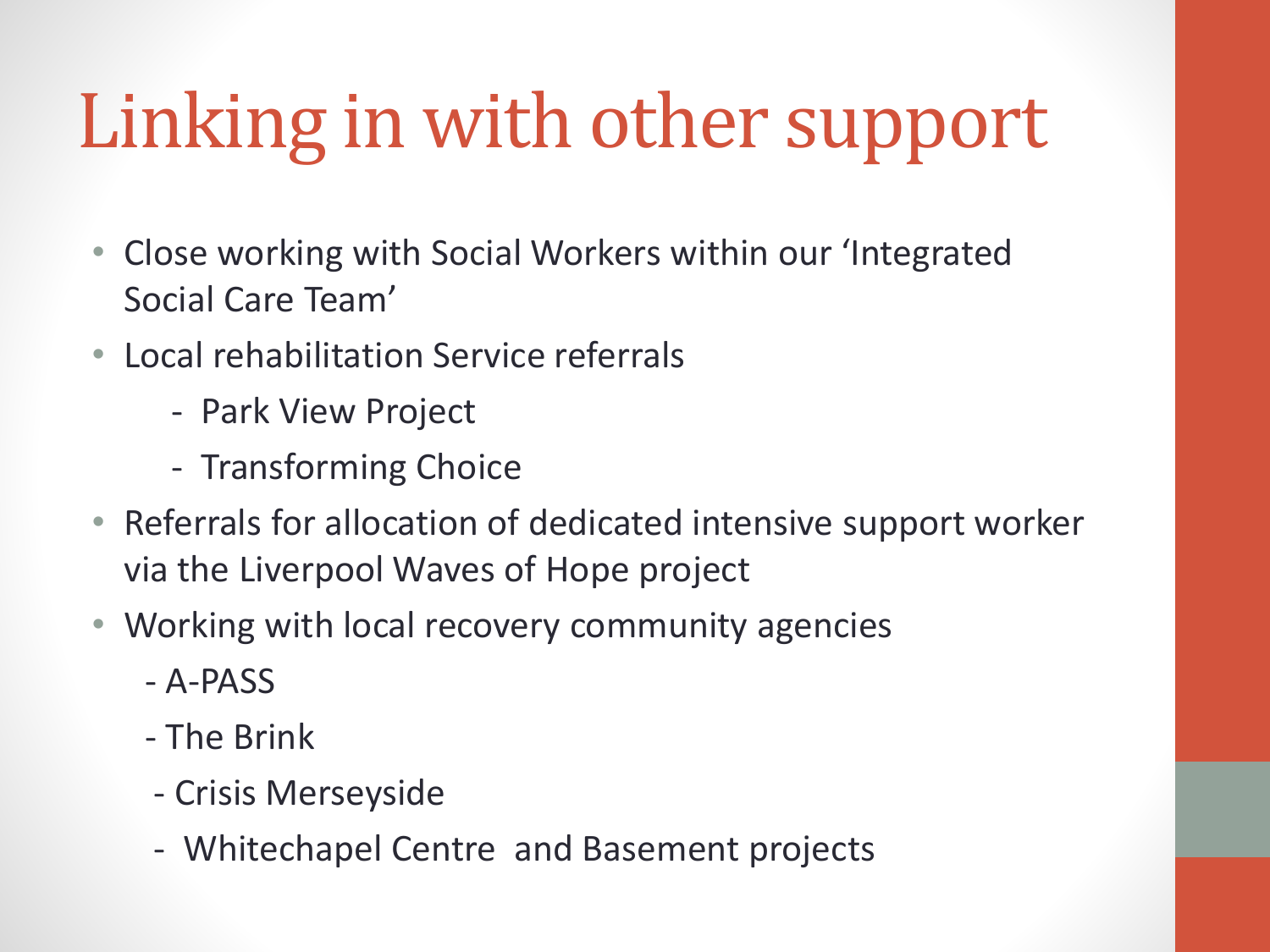### and accommodation…..

- Need for housing contingency plans to be in place pre- detox
- Some hostel housing providers prefer that people do not return post detox, as feel risk of relapse too high\*
- Pressure on individual by associates
- \*May find prospect of looking for accommodation 'overwhelming'

Support and 'linking in' with local agencies essential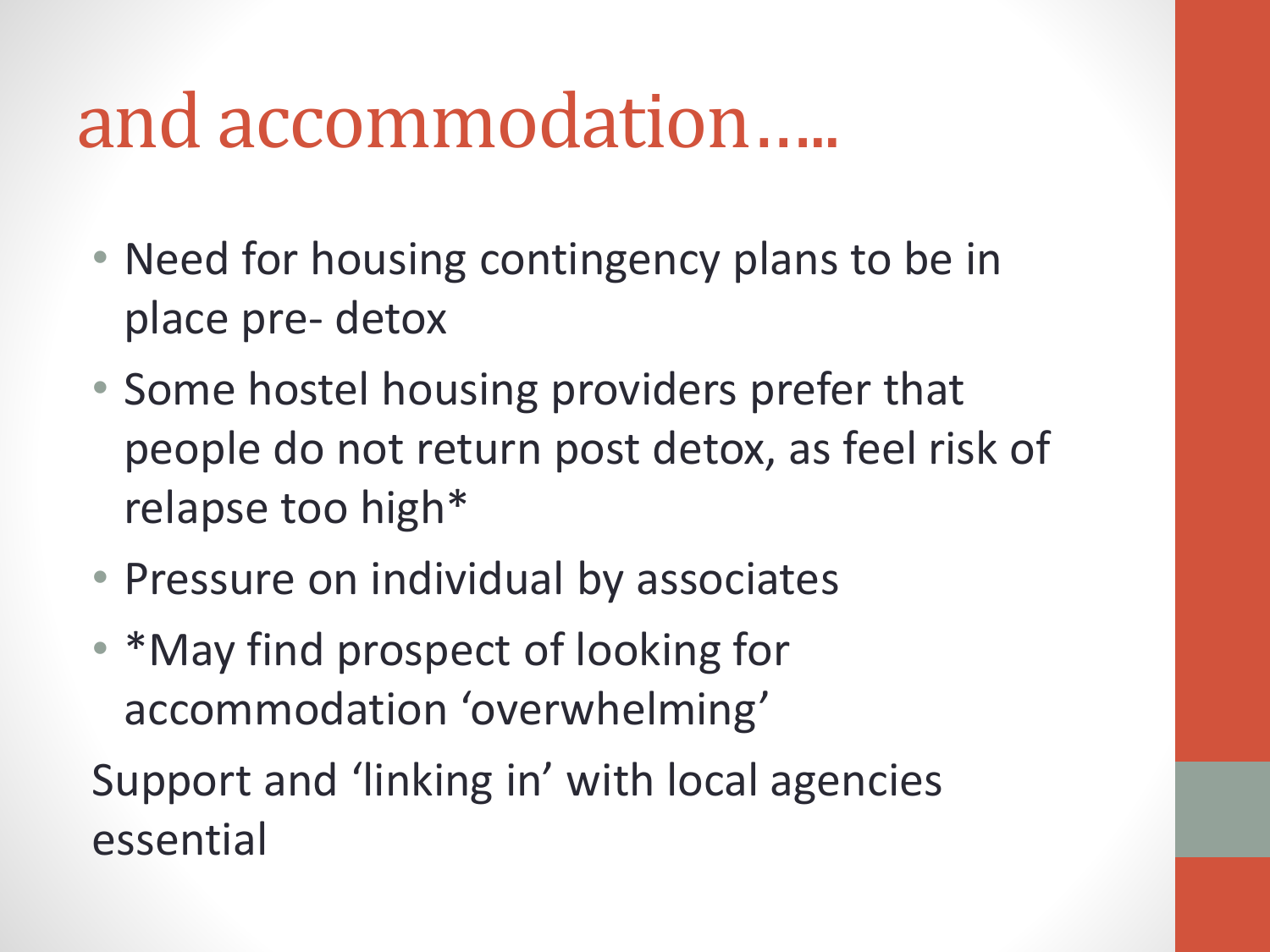# And what about relapse avoidance?

- Working to plan aftercare before detox
- Discussing options for anti-craving prescribing
	- Acamprosate
	- baclofen
	- referral for Nalmefene therapy
- Activity options

Keeping regular contact via drop in service Maintaining contact with outreach if necessary Access to local recovery community Keep contact with homelessness providers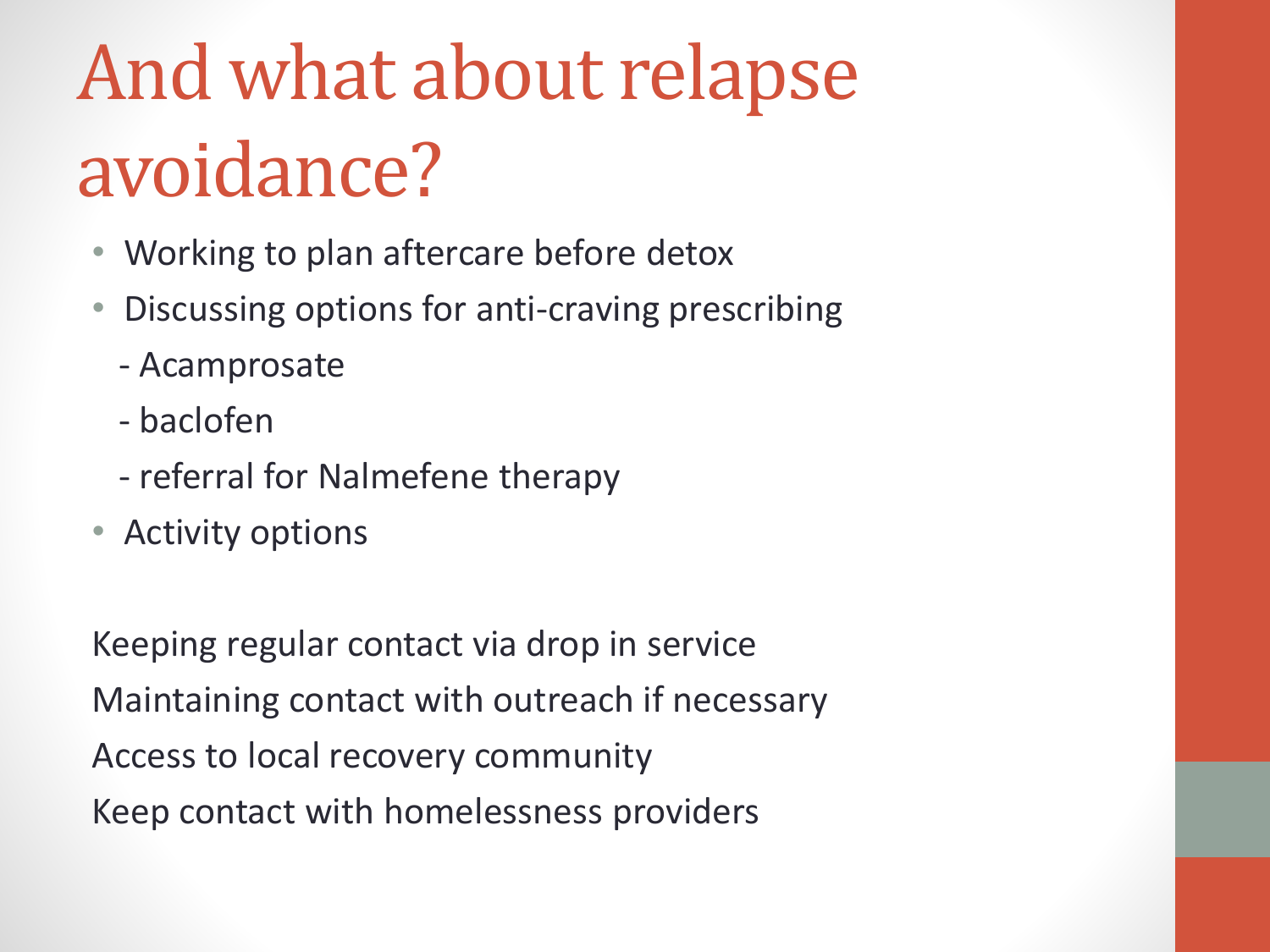# Case study 1

- John is from Eastern Europe. Speaks Polish with his associates. Cannot speak English. No recourse to funding. In late 40's
- Alcohol dependent at first contact
- Difficulty with inguinal hernia and felt unable to seek work given pain and discomfort from this
- vulnerable to assault whilst sleeping rough
- Referred by GP for hernia repair and close linking in with colleagues at Whitechapel Centre who were able to organise funding for temporary accommodation post –op.
- Able to link in with Specialist Alcohol Nurse Team at Royal Liverpool Hospital
- Able to co-ordinate community detox post-op whilst in temporary accommodation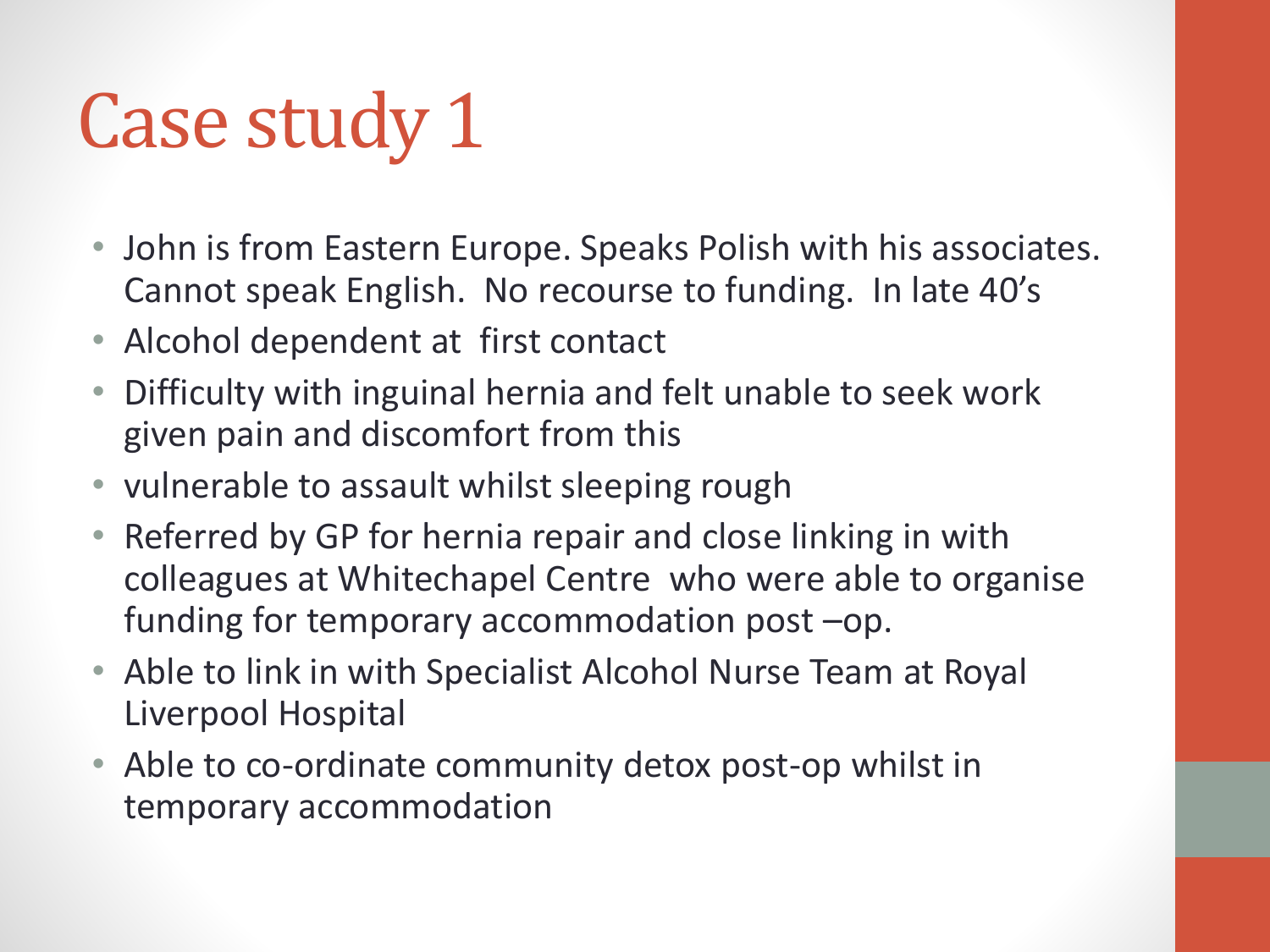### case 1 contd…

• Able to start anti-craving prescribing on completion of detox

Period of instability following end of funding for accommodation post –op. Property and medication stolen whilst sleeping rough and assaulted. Relapsed

- Was able to decide wanted to return to being alcohol free
- Drink reduction advice / plan (successful)
- Able to re-start anti-craving medication when alcohol free
- Continues to be supported with anti-craving therapy & currently remains alcohol free
- Living in City Mission
- Attending ESOL classes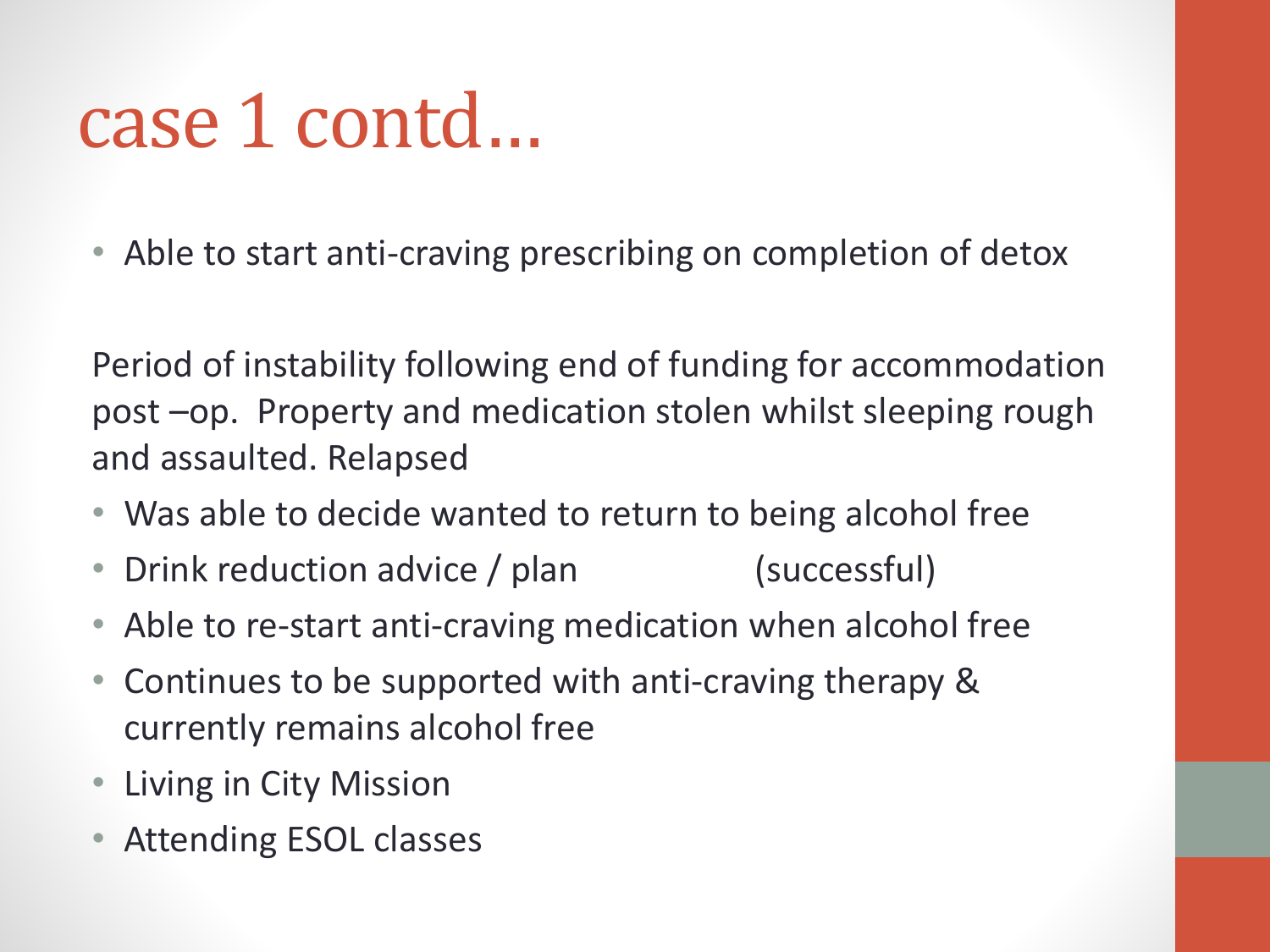# Case study 2

- Michael chaotic drug and alcohol user, early 30's and living in hostel
- Assaulted near his hostel and sustained serious head injury
- Prolonged hospital inpatient stay and alcohol free when discharged back to community (to his hostel)
- Relapsed whilst back at hostel
- Requested access to detox. Able to discuss local options together with working to support alcohol reduction plan
- Poor attender at GP surgery and felt wouldn't work with statutory alcohol services (previous negative experiences)
- Able to link in with local 'Social Detox' project and did attend GP surgery to confirm plans
- Able to start anti-craving medication when alcohol free and remained at project for period of rehabilitation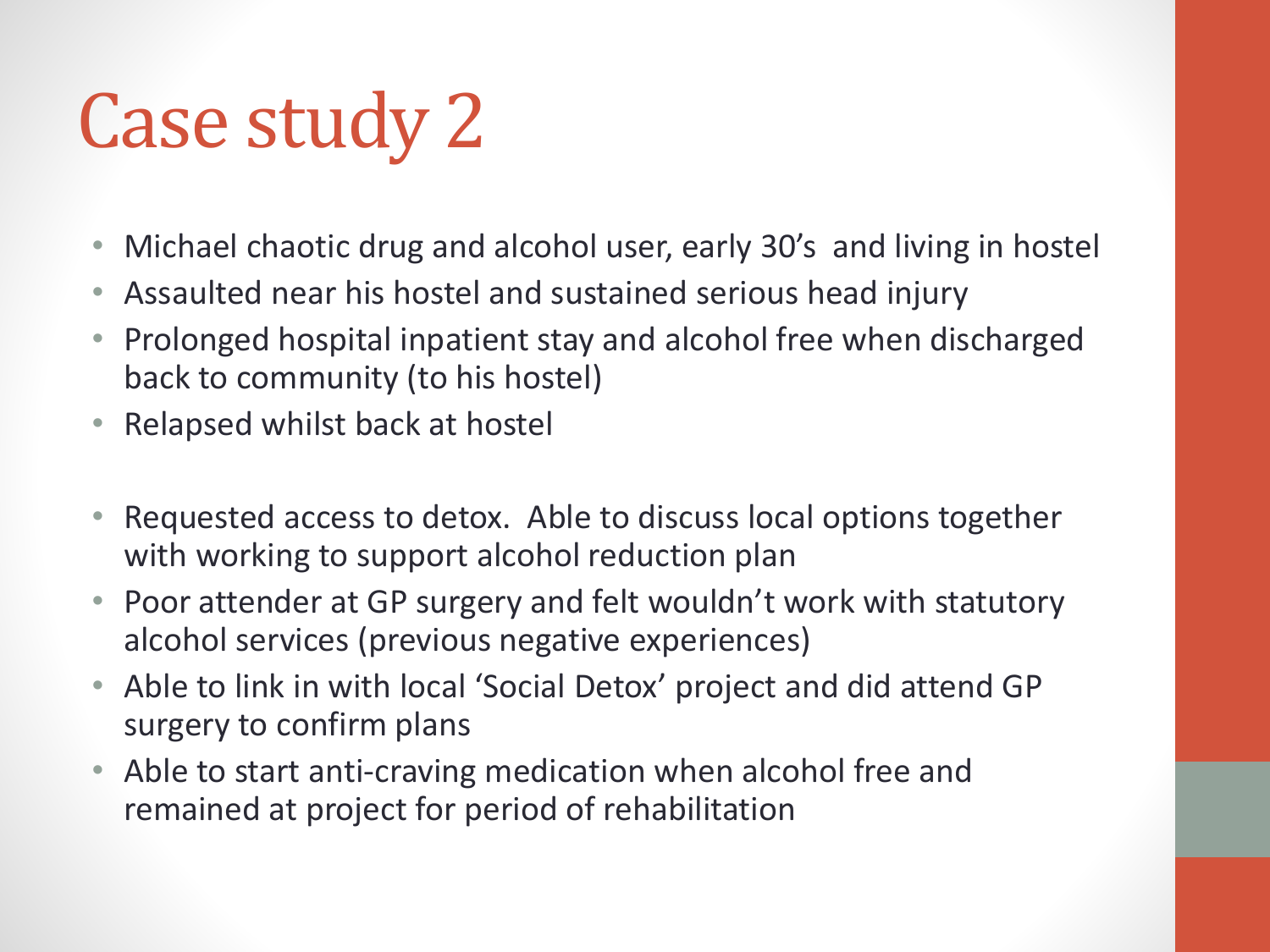## case study 2 contd…..

- Currently living independently
- Has completed a college course in health and social care this year
- Continues to act as a peer mentor to others at the social detox project
- Remains alcohol free